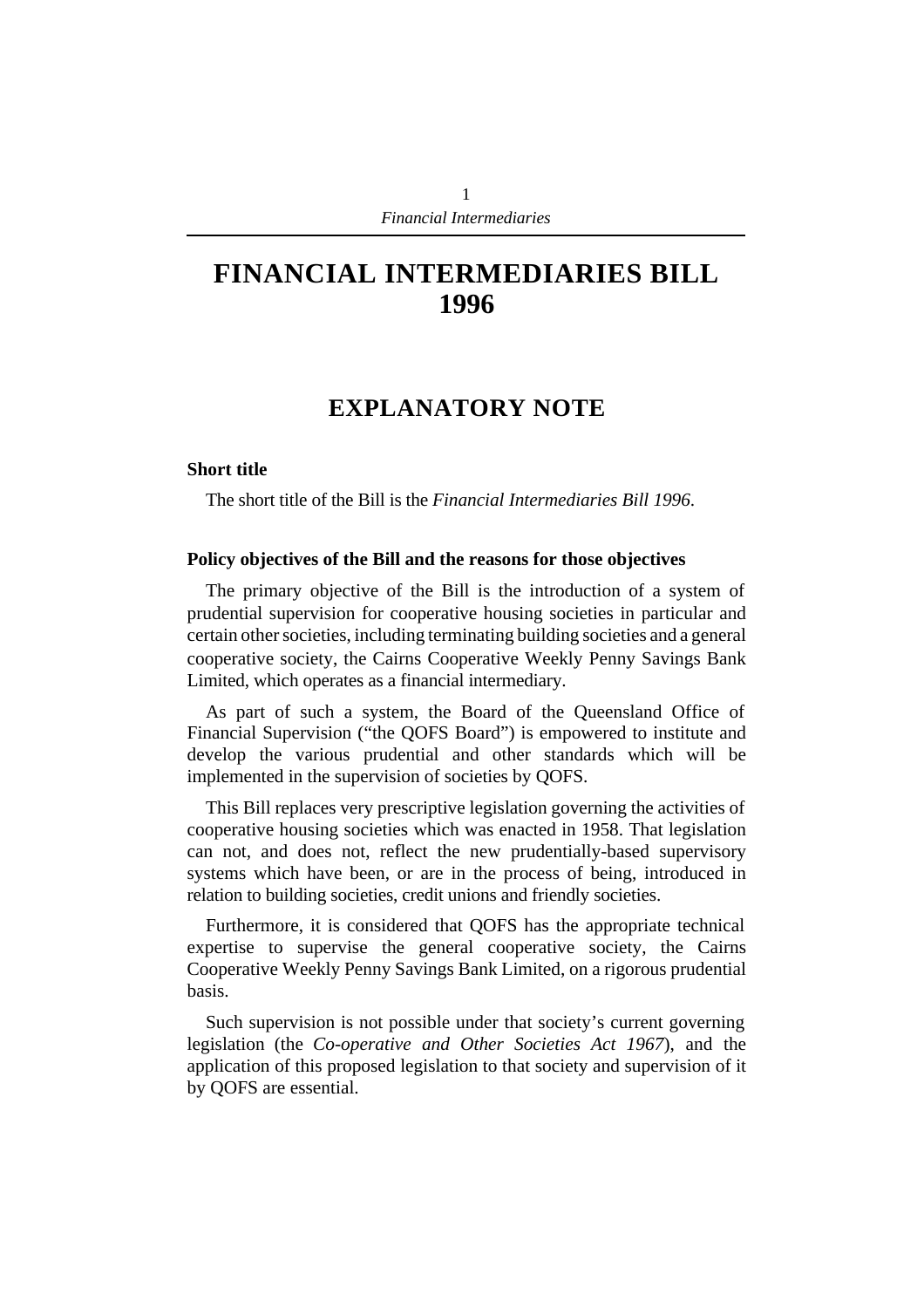In these circumstances, the opportunity is being taken to introduce such a system for the supervision of the type of societies nominated above, but with particular emphasis on cooperative housing societies.

The Bill also attends to the repeal of the *Cooperative Housing Societies Act 1958* and the *Building Societies Act 1985*.

### **The way these policy objectives will be achieved by the Bill and why this way of achieving the policy objectives is reasonable and appropriate**

The Bill provides for the achievement of the policy objectives mentioned above by introducing a modern system of regulation and prudential supervision of societies, with such supervision being carried out by QOFS.

QOFS is particularly suited to be responsible for these supervisory requirements as it is already involved with the supervision of building societies and credit unions under the Financial Institutions Scheme. That Scheme incorporates a large variety of prudential and other standards specifically designed for the prudential supervision of building societies and credit unions.

The success of the Financial Institutions Scheme (now in its fourth year of operation), particularly its modern legislation and the accompanying system of prudential and other standards has been a major factor in influencing both the format of this Bill and the choice of supervisor.

In turn, the prudential and other standards negotiated with industry in the context of this Bill have been influenced by those standards already in place under the Financial Institutions Scheme where those standards are applicable to and appropriate for the societies affected by this Bill.

#### **Alternative way of achieving the policy objectives**

There is no alternative way of achieving the policy objectives other than by means of the legislative initiatives and amendments contained in the Bill.

### **Administrative costs for Government implementation of the Bill**

There are no such costs for Government arising from this Bill, as the Bill deals with supervision by an established supervisory authority, the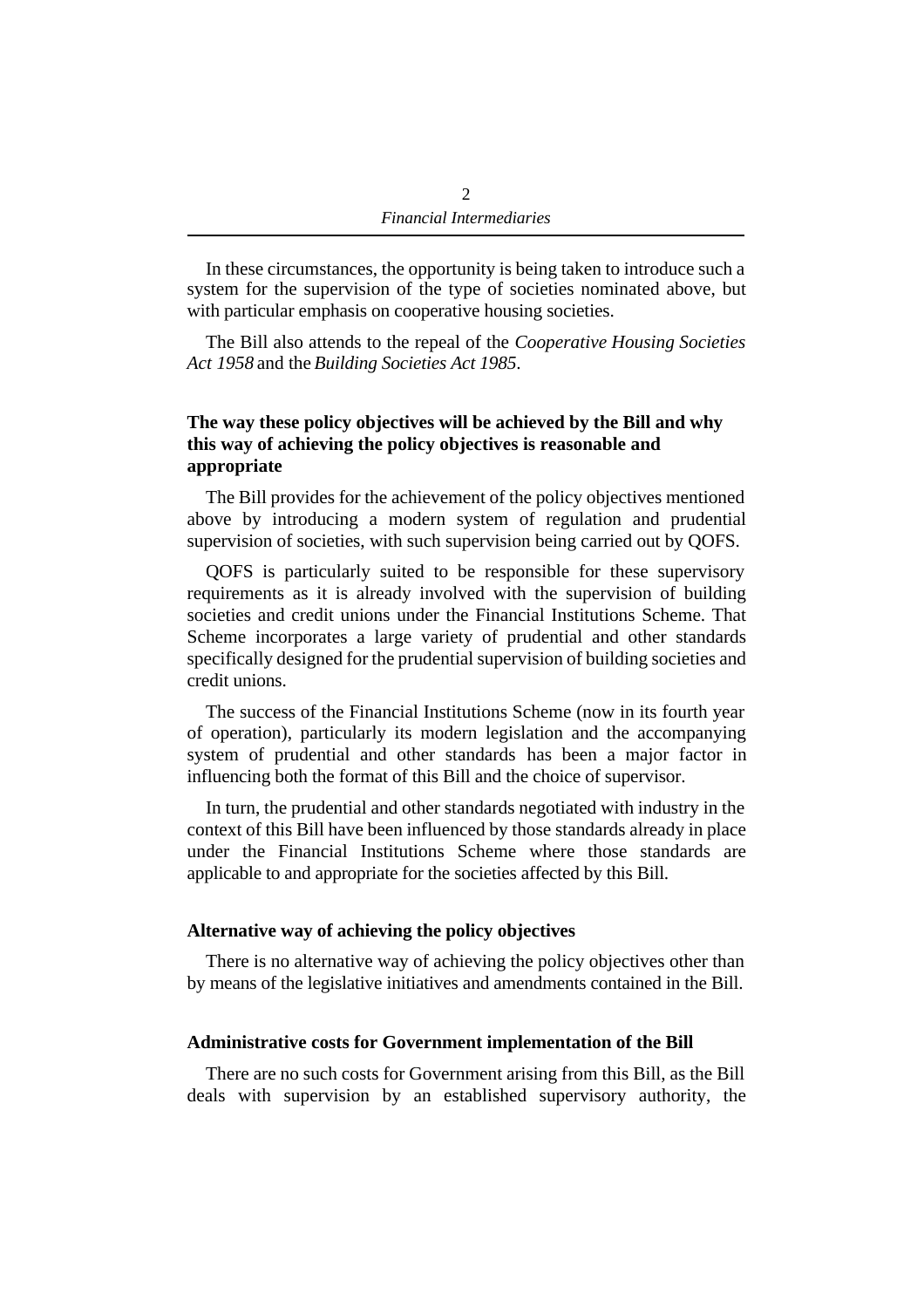Queensland Office of Financial Supervision (QOFS), which is completely funded by levies on the various societies for whose supervision it is responsible for under relevant legislation.

#### **Consistency with fundamental legislative principles**

Care has been taken in drafting this Bill to ensure that no aspects of the Bill infringe upon fundamental legislative principles.

#### **Consultation**

Consultation has taken place with the Department of Justice, the Australian Financial Institutions Commission, QOFS, industry associations, major providers of funds to the industry as well as within Treasury during the preparation of the Bill.

Consultation with the abovementioned parties, where relevant, has also taken place throughout the development of the prudential and other standards which will be enforced by QOFS in its supervision of all societies caught by the requirements of the Bill.

# **PART 1—PRELIMINARY**

#### *Division 1—Introductory provisions*

*Clause 1* specifies the short title.

*Clause 2* provides for the commencement of the Act.

#### *Division 2—Interpretation*

*Clause 3* provides for a dictionary of particular words used in the Act.

*Clause 4* provides for the particular meaning of "director", where that term is used in this Act.

*Clause 5* provides for the particular meaning of "officer", where that term is used in this Act.

### *Division 3—Operation of the Act*

*Clause 6* provides that the Act binds the State.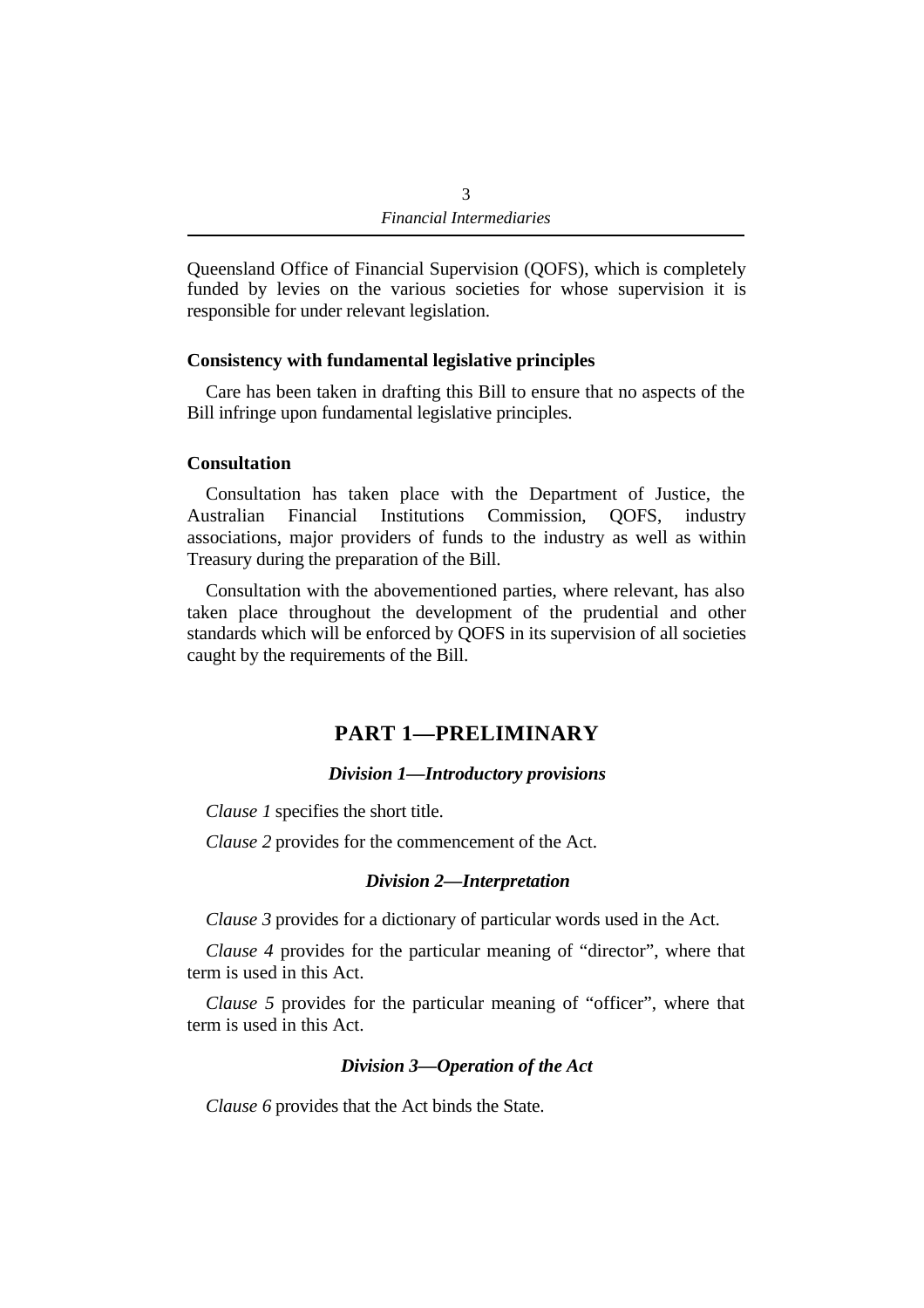#### *Division 4—Effect of Primary Producers' Cooperative Associations Act 1923*

*Clause 7* provides that the *Primary Producers' Cooperative Associations Act 1923* does not apply to a society regulated under this Act. This concerns the use of the word "cooperative" in the name of a society.

# **PART 2—FUNCTIONS OF QOFS'S BOARD**

*Clause 8* provides for the functions of the QOFS Board under this Act with regard to the system of standards and also its functions regarding laws affecting societies generally.

*Clause 9* provides that the QOFS Board must consult with various bodies in performing its functions and exercising its powers under this Act.

# **PART 3—STANDARDS**

*Clause 10* empowers the Board to make standards with respect to the matters listed and any other matters necessary or desirable for the achievement of the objects of this Act.

*Clause 11* details the procedure the Board must follow when making, amending or repealing standards. The procedure does not apply to the making of urgent standards.

*Clause 12* specifies the power of the Board to make urgent standards.

*Clause 13* provides that a standard may provide that it be varied temporarily in relation to a particular society by QOFS.

*Clause 14* provides that a standard may make transitional provision for the purpose of allowing additional time to comply with the standard.

*Clause 15* details the matters for which a standard may make provision.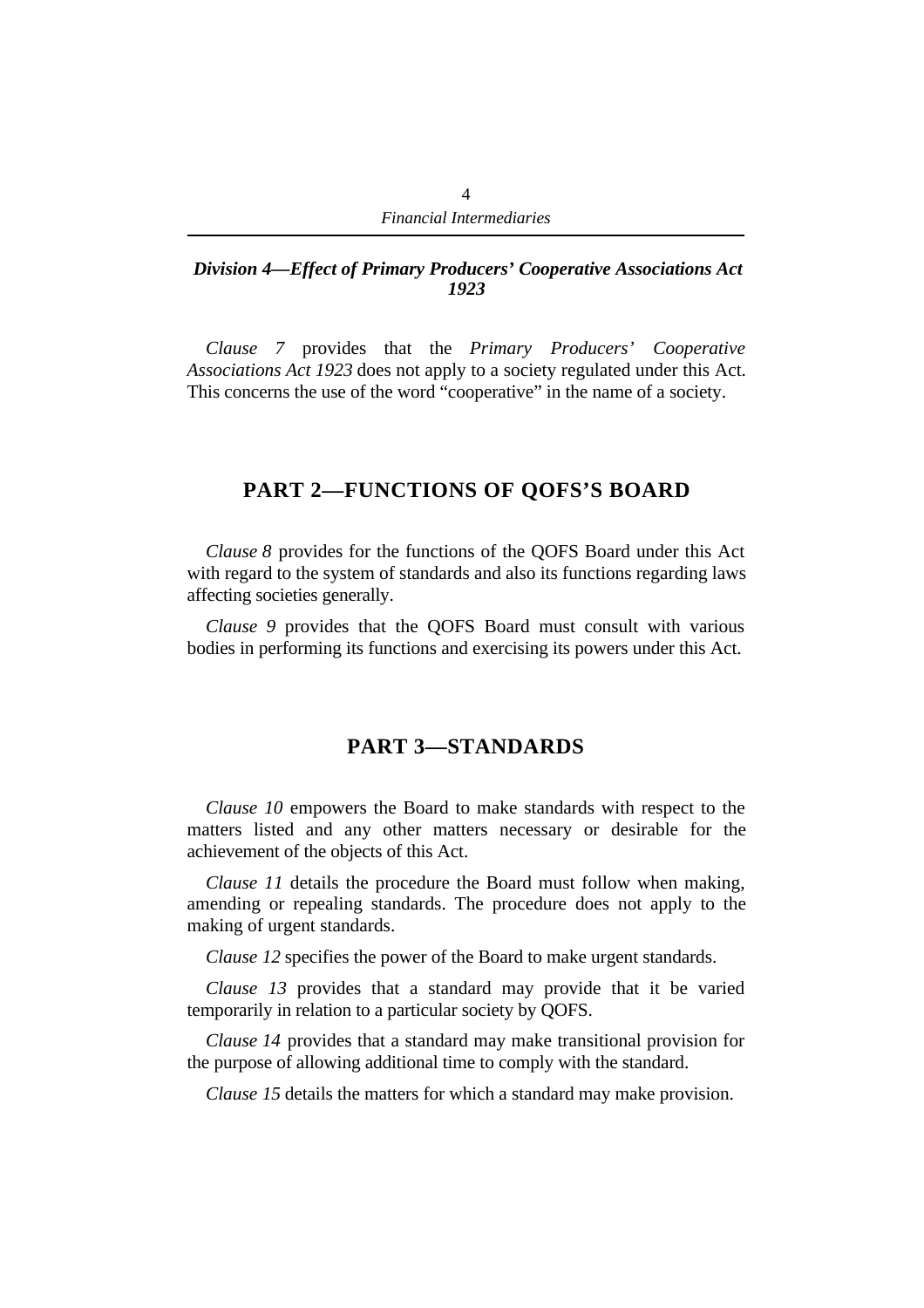*Clause 16* provides for the publication of standards made by the Board.

*Clause 17* provides that societies must comply with all applicable standards.

# **PART 4—FUNCTIONS AND POWERS OF QOFS**

# *Division 1—General*

*Clause 18* sets out the functions of QOFS under this Act.

*Clause 19* provides for the general powers of QOFS in performing its functions under this Act.

*Clause 20* provides that QOFS may vary a standard if that standard provides that it may be varied temporarily in relation to a particular society by QOFS.

*Clause 21* requires QOFS to keep the Treasurer informed on matters concerning this Act.

*Clause 22* requires QOFS to maintain a public office and provides for the inspection of rules of societies and documents of a prescribed class. A person may also obtain from QOFS a certified copy of certain documents.

*Clause 23* sets out the circumstances in which QOFS may reject documents submitted to it in relation to societies.

*Clause 24* provides that QOFS may require the production of another document or the giving of further information in order to assist QOFS in forming the opinion to reject a document.

*Clause 25* provides for the extension or abridgment of time within which anything is required to be done under this Act or the society's rules.

### *Division 2—Specific powers*

### *Subdivision 1—Enforcement powers*

*Clause 26* allows QOFS to appoint a person as an inspector if QOFS considers the person has the necessary expertise or experience to be an inspector, or the person has satisfactorily completed training approved by QOFS.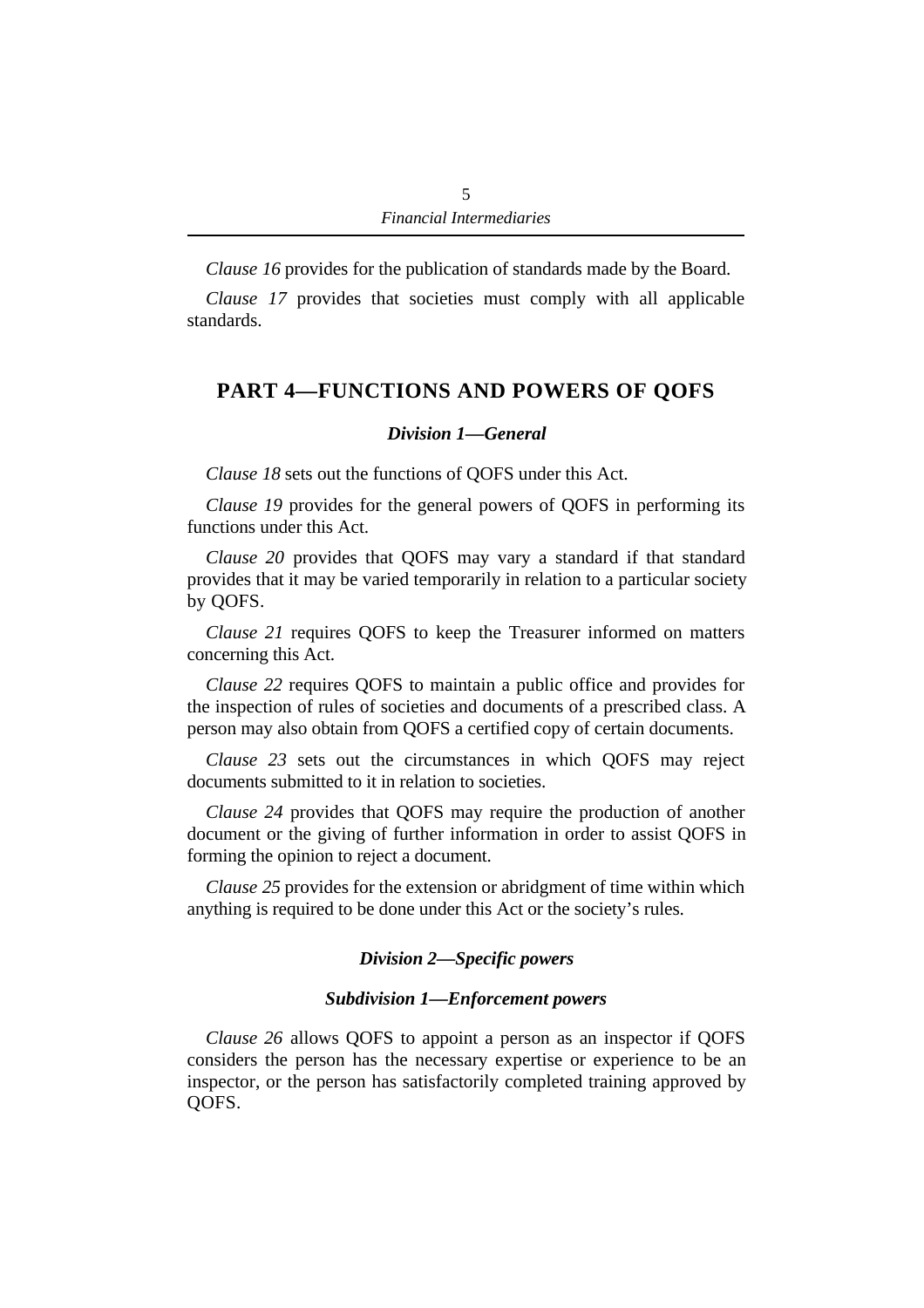*Clause 27* provides that an inspector is subject to QOFS' directions in exercising the inspector's powers. It also specifies that the powers of an inspector may be limited under a regulation, under a condition of appointment, or by written notice given by QOFS to the inspector.

*Clause 28* specifies that an inspector holds office on the conditions stated in the instrument of appointment. It also outlines how an inspector can resign or cease to hold office.

*Clause 29* requires QOFS to issue an appropriate identity card to an inspector and also provides for the surrender of that card after the person ceases to be an inspector, including a penalty for contravention.

*Clause 30* requires an inspector to produce the inspector's identity card for inspection before exercising any powers under this Division of the Act. Provision is made for the inspector to produce the identity card for inspection at the first reasonable opportunity if it is not practicable to do so when exercising a power.

*Clause 31* allows an inspector to enter a place subject to certain circumstances.

*Clause 32* outlines the action an inspector must take if asking for an occupier's consent to an inspector entering the place, including the requirement to inform the person of the purpose of the entry and that the person is not required to consent. This Clause also allows an inspector to ask the occupier to sign an acknowledgment of the consent if the consent is given. If the occupier signs an acknowledgment of consent, the inspector, must immediately give a copy to the occupier.

Provision is made for a court to presume that consent to entry was not given where, in a proceeding before the court, a question arises as to whether the consent was given by the person and an acknowledgment of the giving of consent to entry is not produced as evidence of the consent, or it is not proved that the consent was given.

*Clause 33* provides for an inspector to make an application to a Magistrate for a warrant for a place and specifies the application must be sworn and state the grounds on which the warrant is sought. It provides for the Magistrate to refuse consideration of the application until the inspector gives the Magistrate all the information the Magistrate requires.

The Clause also provides that a Magistrate may only issue a warrant if satisfied there are reasonable grounds for suspecting there is a particular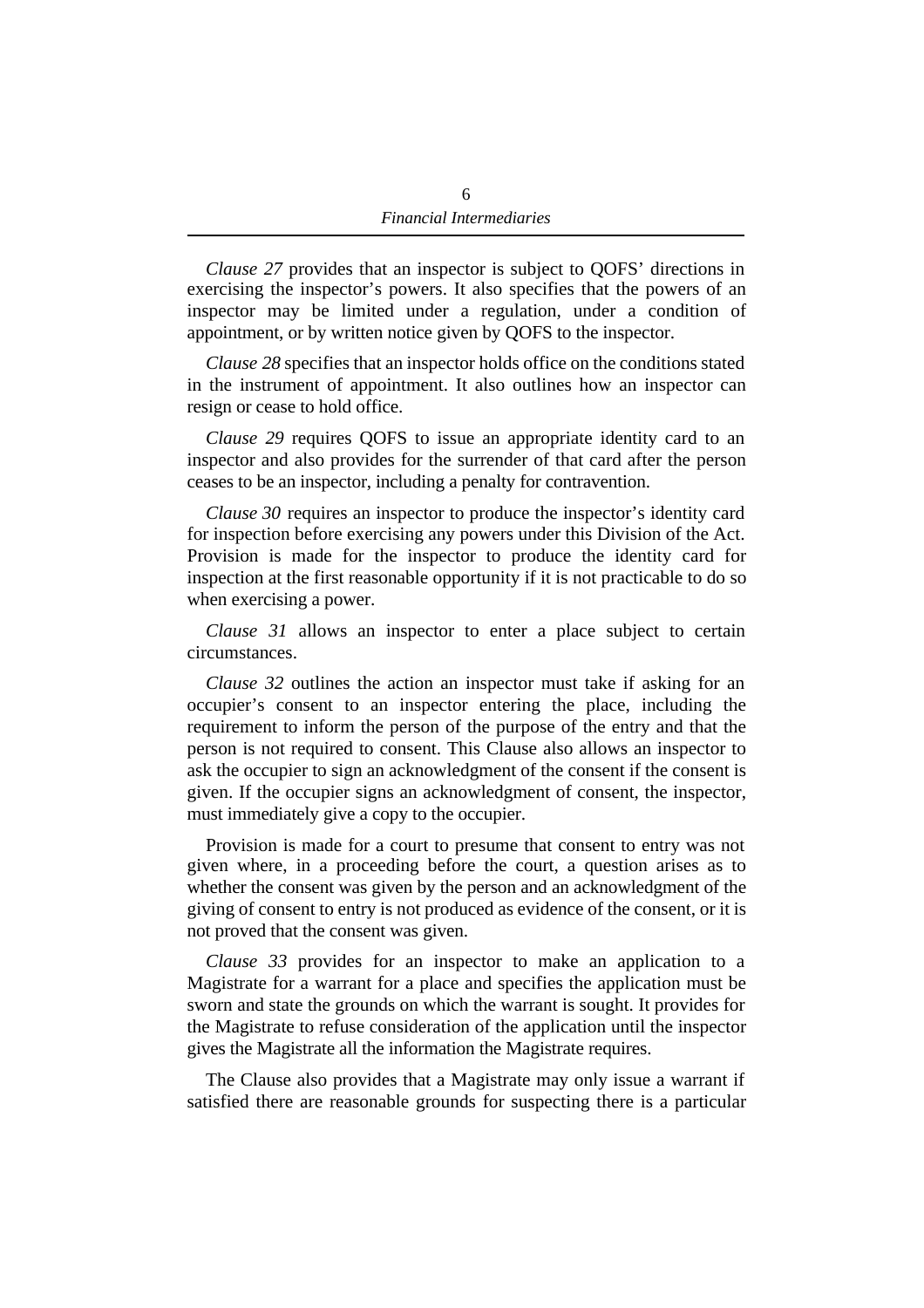thing or activity that may provide evidence of an offence against this Act, and that the evidence is, or may be within the next seven days, at the place.

*Clause 34* provides for an inspector to apply for a warrant by phone, fax, radio or other form of communication if the inspector considers it necessary on certain grounds. The Clause provides for the inspector to prepare an application stating the grounds on which the warrant is sought but apply for the warrant before the application is sworn.

After a warrant is issued, this Clause provides for the Magistrate to immediately fax a copy to the inspector if it is reasonably practicable to do so. The Clause also provides for the issue of a warrant in the circumstances where it is not reasonably practicable for the Magistrate to fax a copy of the warrant to the inspector.

The Clause provides for either a facsimile warrant or a warrant form properly completed by the inspector to authorise the entry and exercise of other powers stated in the warrant issued by the Magistrate. The Clause requires the inspector to send the sworn application and the completed warrant form, if one has been completed, to the Magistrate at the first reasonable opportunity.

Provision is also made for a court to presume, in a proceeding before the court, that a power exercised by an inspector was not authorised by a warrant issued under this Clause unless the warrant is produced in evidence, or the contrary is proved.

*Clause 35* allows an inspector to do certain things after entering a place for the purpose of monitoring or enforcing compliance with this Act. This includes searching any part of the place and inspecting or photographing any part of the place or anything in the place.

An inspector may require the occupier of the place, or a person in or on the place, to give the inspector reasonable help in the exercise of the inspector's powers under this Clause. It is a reasonable excuse for the person not to comply if the person is asked to give information or produce a document (other than a document required to be kept by the person under this part of the Act) that might incriminate the person.

*Clause 36* provides that an inspector who enters a place with the occupier's consent, may seize a thing in the place subject to certain circumstances. Equally, an inspector entering a place with a warrant may seize the evidence for which the warrant was issued.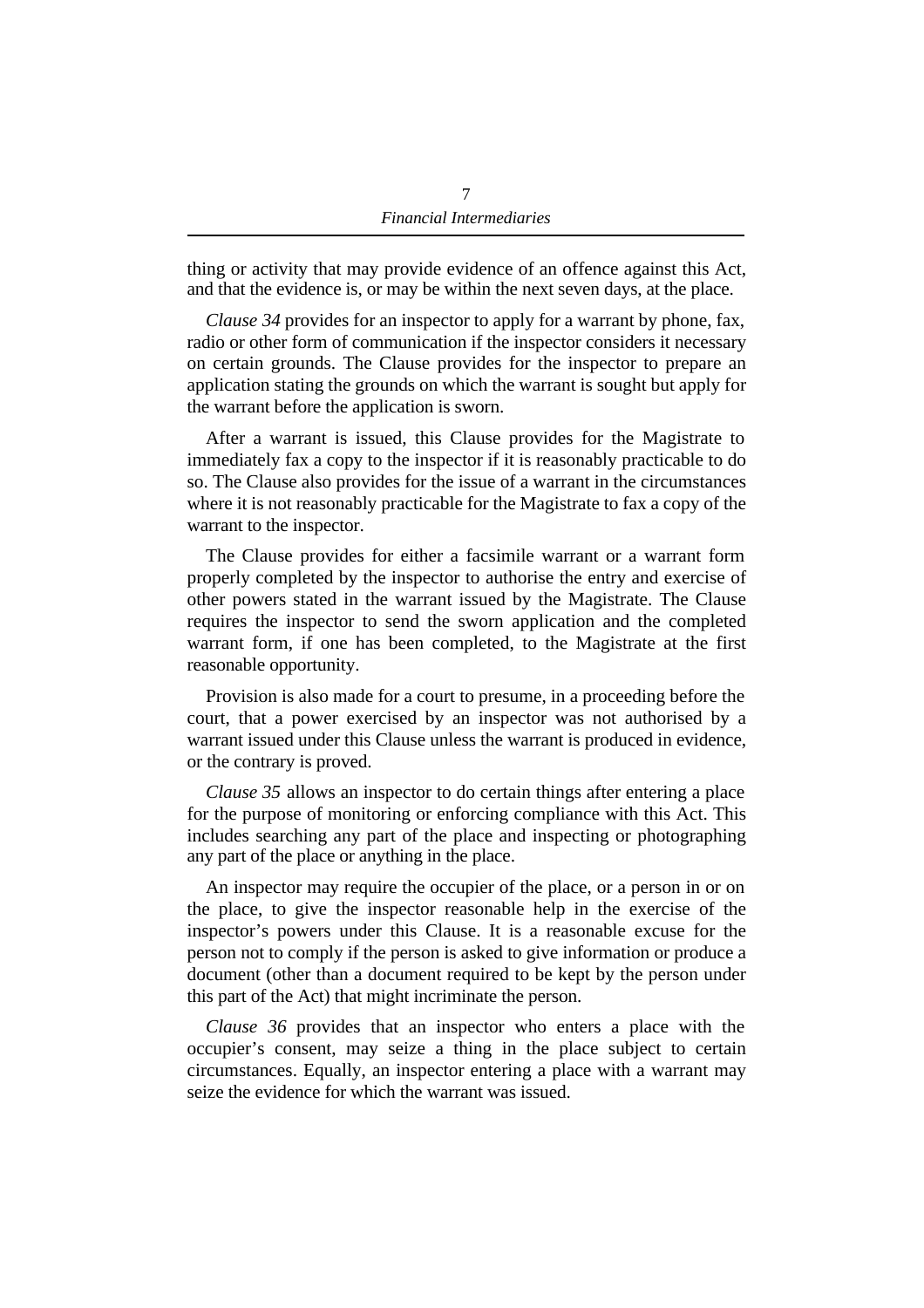The Clause also authorises an inspector to seize anything else at the place if the inspector reasonably believes it is evidence of an offence against this Act, and that the thing must be seized to prevent it from being hidden, lost, destroyed or used to continue or repeat the offence.

Provision is also made for an inspector to seize a thing if the inspector reasonably believes the thing has just been used in committing an offence against this Act.

*Clause 37* describes the powers an inspector may exercise with regard to a thing which the inspector has seized, including the power to move the thing from the place where it was seized or leave the thing at the place of seizure but take steps to restrict access to it.

Where an inspector restricts access to a seized thing, a person may not tamper or attempt to tamper with the thing or something restricting access to the thing without the inspector's approval.

*Clause 38* requires an inspector who has seized a thing to give a receipt generally describing the seized thing and its condition to the person from whom the thing was seized as soon as practicable. If it is not practicable to give a receipt to the person, the inspector must leave the receipt at the place of seizure in a reasonably secure way. The Clause also provides for circumstances when an inspector does not have to give a receipt for the thing.

*Clause 39* provides for the circumstances in which an inspector must return a seized thing to its owner. Provision is also made for an inspector to return a thing seized as evidence as soon as the inspector is satisfied that its retention as evidence is no longer required.

*Clause 40* requires an inspector to allow the owner of a thing seized as evidence access to inspect the thing or, if a document, to take copies of the document. The provision does not apply in circumstances in which it is impractical or unreasonable to allow the owner of a thing seized as evidence to inspect the thing or copy the document.

*Clause 41* prohibits the impersonation of an inspector.

*Clause 42* prohibits a person, without reasonable excuse, obstructing an inspector in the exercise of a power.

*Clause 43* provides a power for an inspector to require information from persons where the inspector reasonably believes that an offence against the Act has been committed and a person may be able to require information about the offence.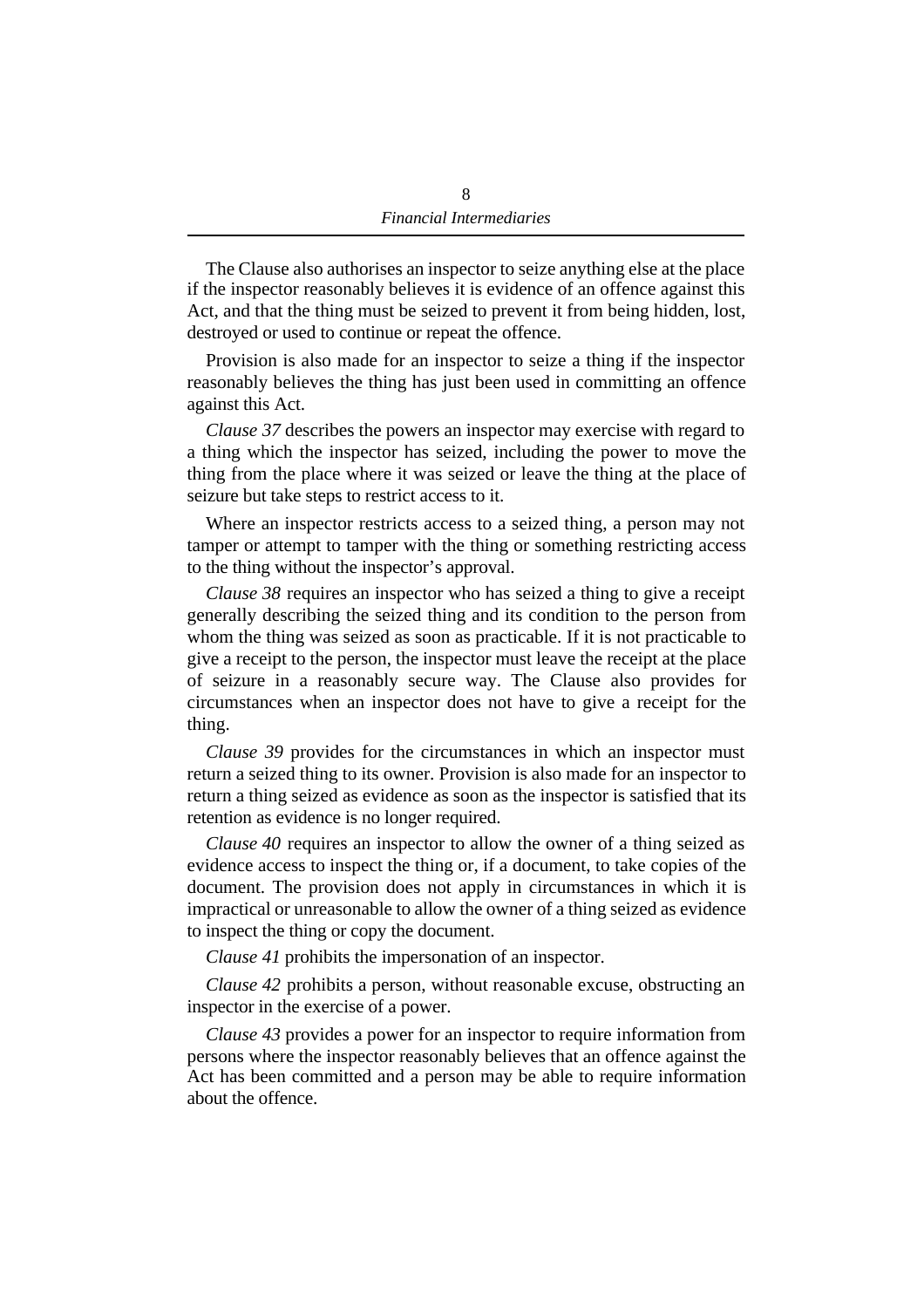*Clause 44* provides that an inspector may require any person to make available or produce for inspection, at a reasonable time and place nominated by the inspector, a document issued to the person under this Act or required to be kept under this Act.

An inspector is authorised by this Clause to keep the document for the purpose of taking a note on it or making a copy of it. If the inspector makes a copy of document, the inspector may require the person responsible for keeping the document to certify the copy as a true copy of the document. The person responsible for keeping the document must comply with the requirement to certify the copy as a true copy of the document unless the person has a reasonable excuse.

The Clause also stipulates that an inspector must return the document to the person as soon as practicable after making the note or the copy.

*Clause 45* provides that while exercising a power, either an inspector or a person acting under the direction of an inspector, damages anything, notice must be given to the owner of any non-trivial damage

*Clause 46* allows a person to claim compensation from the State if the person incurs loss or expense because of the exercise or purported exercise of the power under this Part. A court may only award compensation if it is satisfied that it is just in the circumstances of the particular case. In addition, a regulation may prescribe matters that may, or must, be taken into account by a court when considering whether it is just to make a compensation order.

#### *Subdivision 2—Special meetings and inquiries*

*Clause 47* sets out the circumstances in which QOFS may call a special meeting of a society or hold an inquiry into the affairs of a society. The Clause also deals with the expenses of holding the meeting or an inquiry and empowers QOFS to direct that directors and such other persons as it requires to attend the meeting or inquiry and allows QOFS or any person nominated by QOFS to attend and address a meeting held under this provision.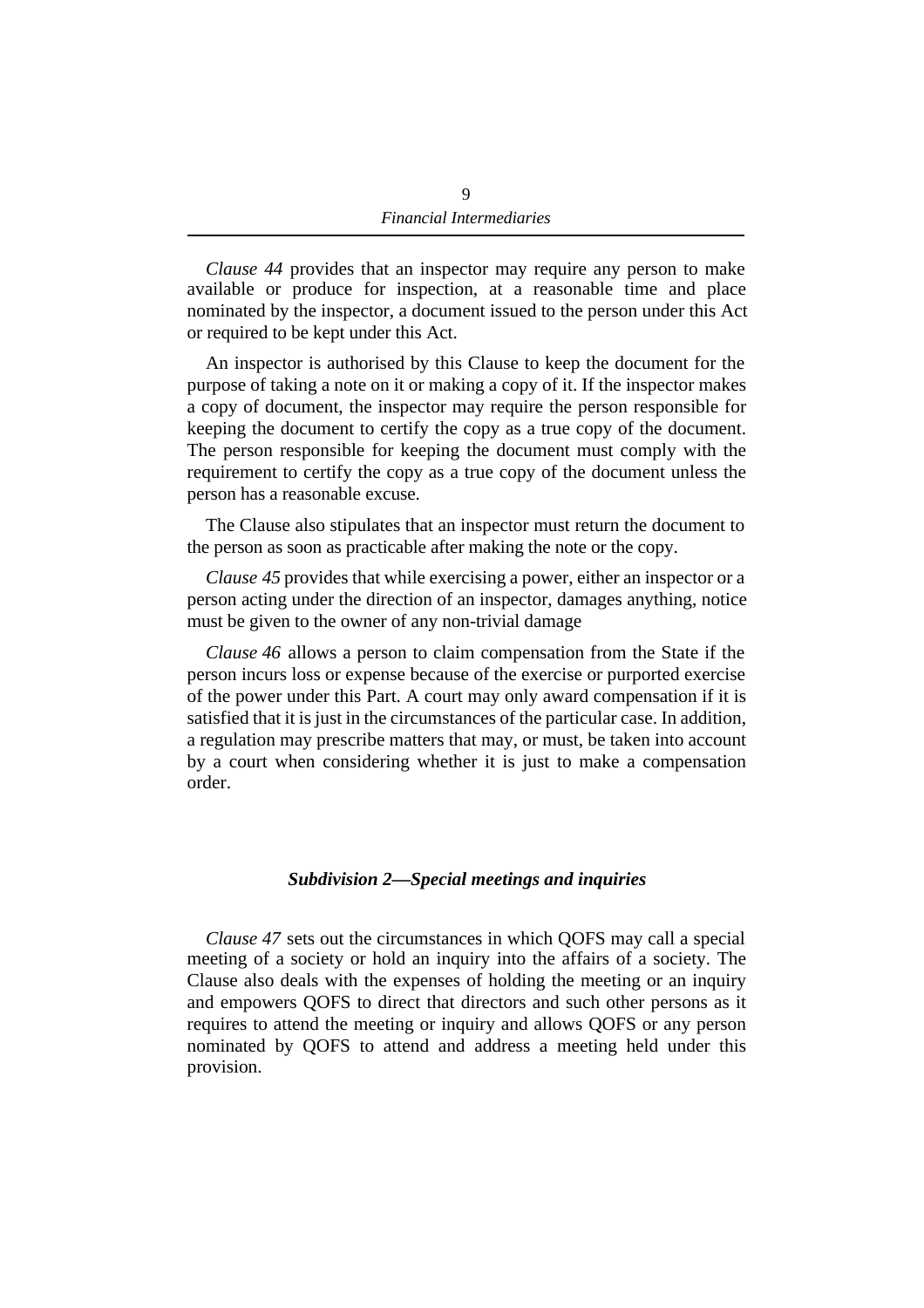#### *Subdivision 3—Special power of intervention*

*Clause 48* deals with the circumstances in which QOFS may place a society under direction. QOFS has a general power of direction under those circumstances to ensure that the society complies with the requirements of this Act, giving examples of specific directions that QOFS may give. The Clause also imposes a penalty for failure to comply with any direction.

#### *Subdivision 4—Power to suspend operations of society*

*Clause 49* specifies the circumstances in which QOFS may suspend the operations of the society and empowers QOFS to give a direction to the society not to carry out certain activities. The provision also imposes a penalty for failure to comply with the directions set out in the notice.

#### *Subdivision 5—Administrators*

*Clause 50* specifies the circumstances in which QOFS may appoint an administrator to conduct the affairs of the society.

*Clause 51* provides that the administrator must give QOFS notice of particular changes.

*Clause 52* provides that on the appointment of an administrator, the directors of the society cease to hold office and all contracts of employment with, or for the provision of administrative or secretarial services to, the society are terminated. The administrator may terminate any contract for the provision of other services to the society.

*Clause 53* provides that the administrator has the powers and functions of the board of a society, including the board's power of delegation.

*Clause 54* provides for the steps that need to be taken on the revocation of the administrator's appointment.

*Clause 55* provides that on revocation of the administrator's appointment, the administrator must prepare and give a report to QOFS showing how the administration was carried out.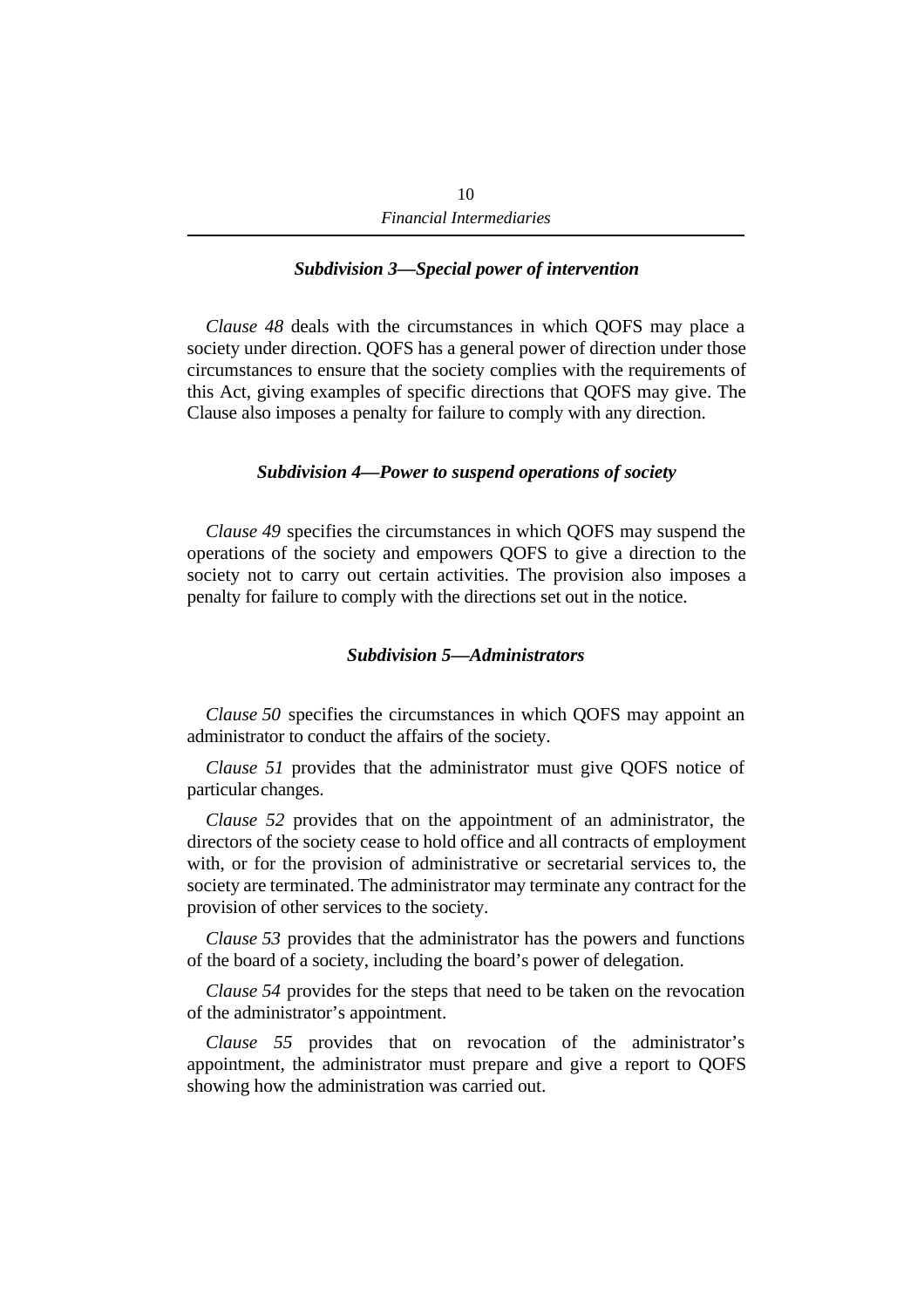*Clause 56* provides for the payment of the expenses of the administration.

*Clause 57* provides for the administrator's liability for a loss incurred by a society in instances involving the administrator's fraud, dishonesty, negligence or wilful failure to comply with the Act or the society's rules.

*Clause 58* provides that where QOFS appoints directors of the society after the revocation of the appointment of an administrator, QOFS by written notice to the society may specify the extent to which this provision is intended to apply to the society.

*Clause 59* provides for a stay of proceedings where an administrator has been appointed.

*Clause 60* requires the administrator to prepare a report to QOFS, immediately upon receipt of a request from QOFS.

#### *Subdivision 6—Supervision Fund and levy*

*Clause 61* provides for the establishment of the Cooperatives Supervision Fund and specifies moneys that are to be paid into and out of the Supervision Fund and the manner in which QOFS may invest the money in the Supervision Fund.

*Clause 62* provides for a formula for the calculation of the supervision levy. QOFS may fix the amount of the levy differently for different societies or determine that the levy is not payable by specified societies. QOFS may also determine that the levy may be paid by specified instalments.

*Clause 63* requires QOFS to consult with industry bodies and societies in relation to the amount to be paid as a supervision levy.

*Clause 64* provides that default in making a payment of a supervision levy is an offence.

# **PART 5—OBJECTS AND POWERS OF SOCIETIES**

#### *Division 1—Objects*

*Clause 65* sets out the objects of societies, including certain limitations attaching to those objects.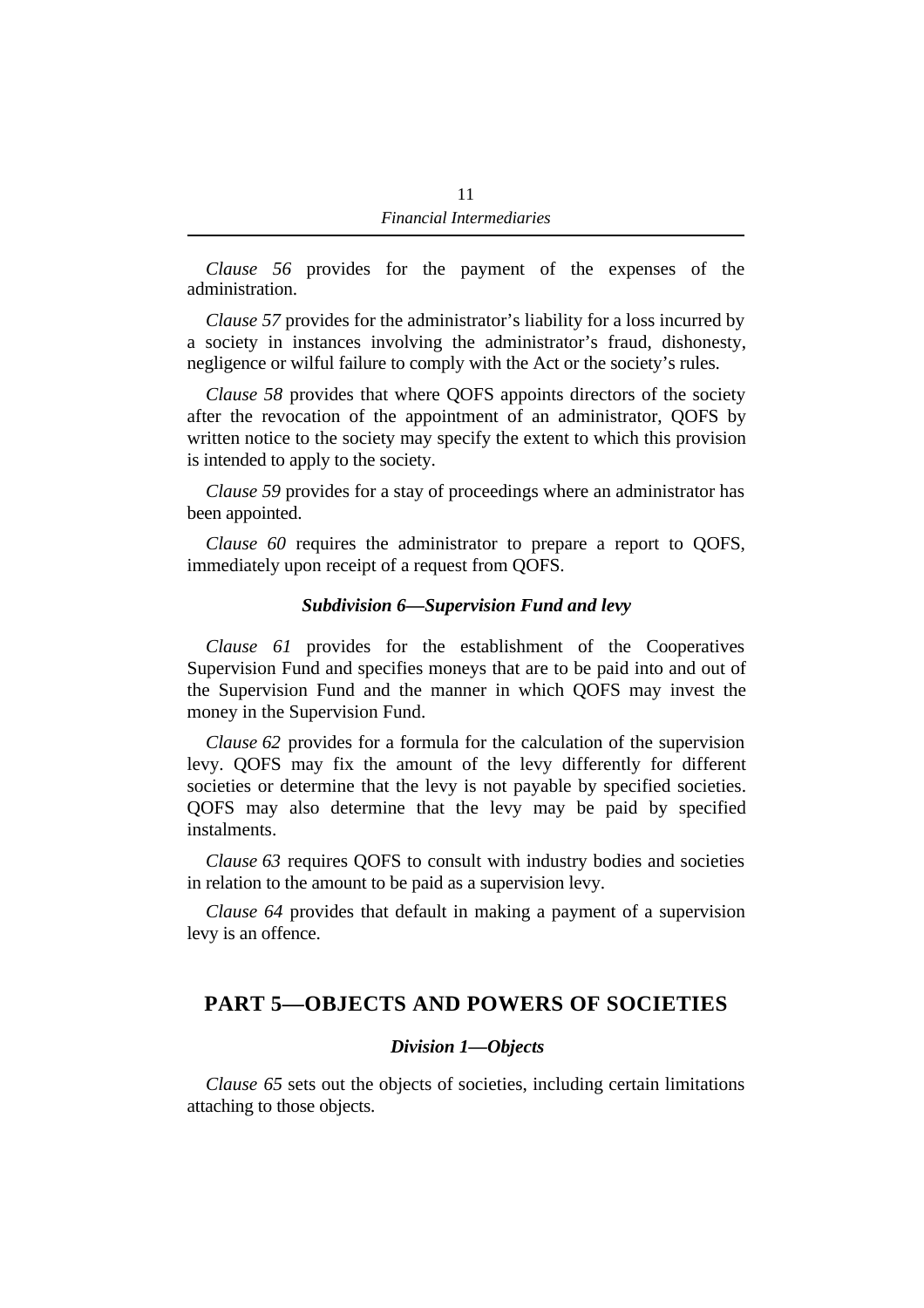#### *Division 2—Powers*

*Clause 66* provides for the powers of a society.

*Clause 67* deals with the control of certain types of financial transaction.

*Clause 68* prohibits a society from carrying out any of its activities in foreign currency.

*Clause 69* provides for the raising of funds by a society and the security for amounts so raised.

#### *Division 3—Guarantees*

*Clause 70* provides that the Treasurer may execute a guarantee for the repayment of an amount raised on loan by a society and may charge the society a fee for doing so.

*Clause 71* provides for details regarding the terms, contents and the enforcement of a guarantee, as well as providing for the means of satisfying any liability arising under a guarantee.

# **PART 6—SOCIETIES**

#### *Division 1—Formation and registration*

*Clause 72* sets out the requirements for the formation of a new society under this Act.

*Clause 73* deals with the procedure for registration of a new society, including details of the necessary documents which must accompany an application for registration of a new society. The provision also deals with the eligibility of a proposed new society for registration.

*Clause 74* sets out the requirements on QOFS once it has registered a new society and also deals with the effect of the documents which QOFS must issue to the society.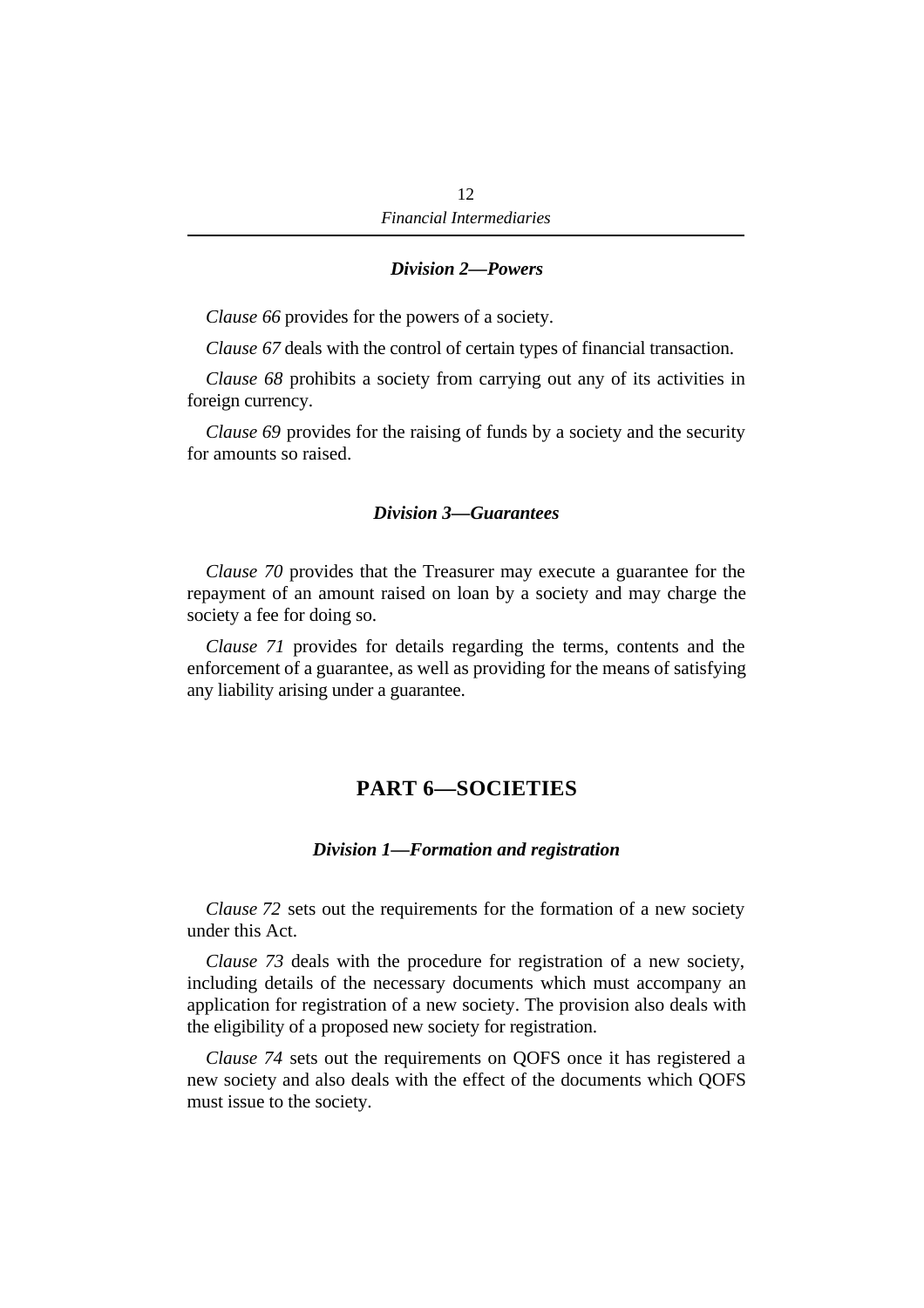*Clause 75* sets out the effect of incorporation under the Act as a society on a society.

### *Division 2—Rules*

*Clause 76* provides that a society must provide in its rules for those matters set out in a relevant standard.

*Clause 77* requires a society to provide a copy of its rules to a member or proposed member upon payment of a fee, if any fee has been approved by the society's board.

*Clause 78* provides that a society and its members are bound by the rules of the society.

*Clause 79* provides that subject to other provisions of this Act the rules of a society may only be altered by special resolution of the members.

*Clause 80* provides that the rules of a society may be altered by resolution of the board where the alteration is required by or under this Act or is to give effect to a standard. The provision also specifies when notice is to be given of such alteration of the rules and gives an instance of how such notice may given to members.

*Clause 81* provides the circumstances in which QOFS must register an alteration of rules.

*Clause 82* provides that QOFS may require modification of rules in certain defined circumstances and specifies when notice must be given, and how such notice may be given, to members.

*Clause 83* provides that QOFS may modify rules to facilitate a transfer of engagements and also specifies when notice must be given, and how such notice may be given, to members.

### *Division 3—Membership*

*Clause 84* provides for who are the members of the society at various times and under various conditions

*Clause 85* sets out the requirements on a minor, if the rules of a society permit a minor to be a member.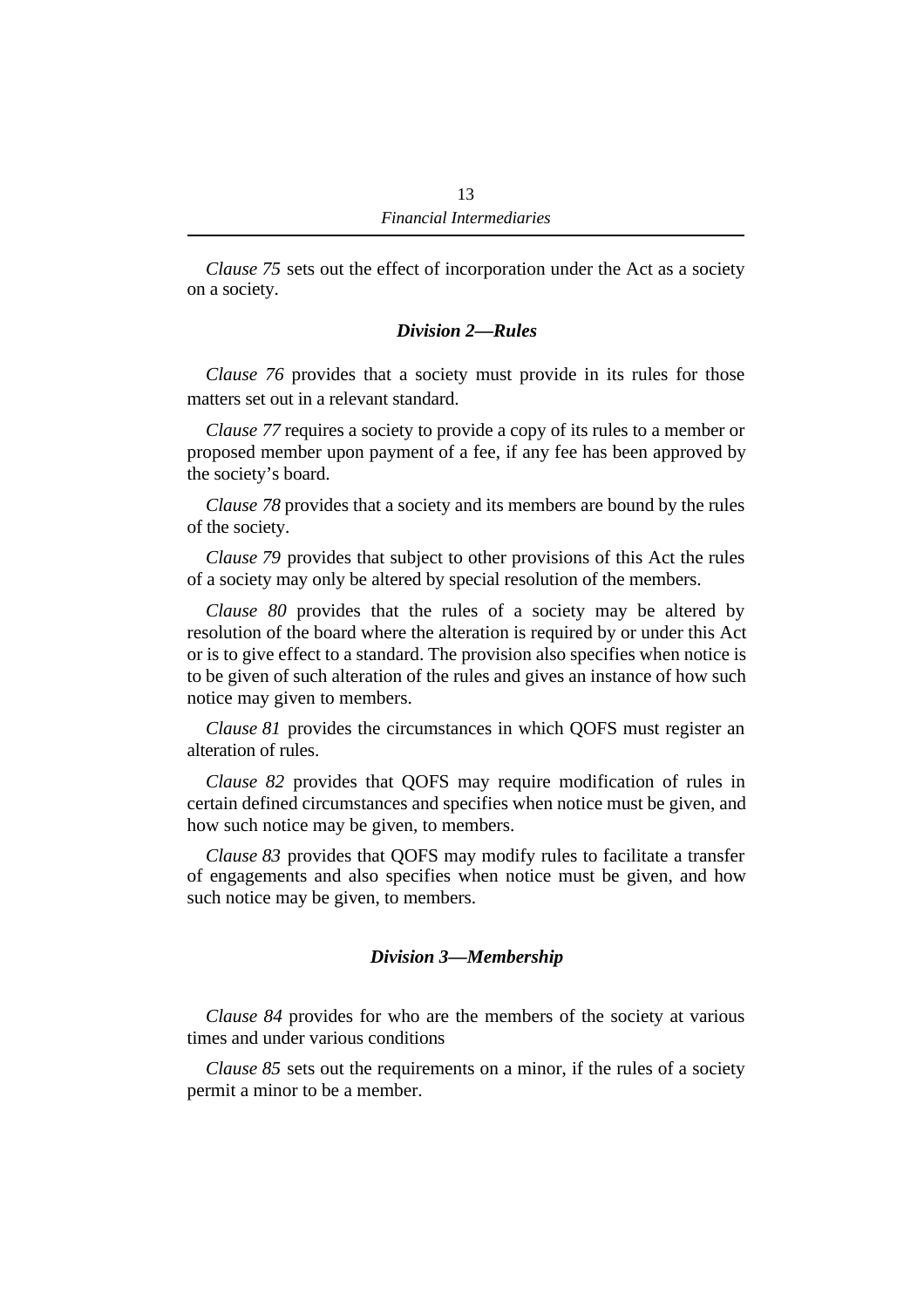*Clause 86* sets out the requirements regarding joint membership, if the rules of a society permit that type of membership.

*Clause 87* provides for the circumstances in which a person's membership of a society ceases.

*Clause 88* provides for the circumstances in which a member may be expelled or have his or her membership rescinded.

*Clause 89* provides for the limited liability of a member of a society with regard to his or her membership of the society.

*Clause 90* provides that financial accommodation may only be provided by a society to a member and requires the member and the society to comply with certain provisions in that regard. The Clause also prohibits a society from accepting a deposit of money from any person.

### *Division 4—Name and office*

*Clause 91* provides the mechanism regarding the registration of the name, or a change of name, of a society by QOFS.

*Clause 92* provides that a society must have certain words as part of its name.

*Clause 93* provides that a change of name of a society does not affect the identity of the society, nor does such change affect rights, obligations or proceedings involving the society.

*Clause 94* provides that QOFS may direct a society to change its name if QOFS is satisfied that its present registered name is likely to be confused with the name of another body corporate or a registered business name.

*Clause 95* provides that a society must ensure that its registered name is used on all documentation etc. used by the society and that its registered name and the words "Registered Office" are displayed outside its registered office.

*Clause 96* provides for the society's seal and the use of same.

*Clause 97* provides that a society is to have a registered office and also provides that prior notice of a change of registered office must be given to, and registered by, QOFS.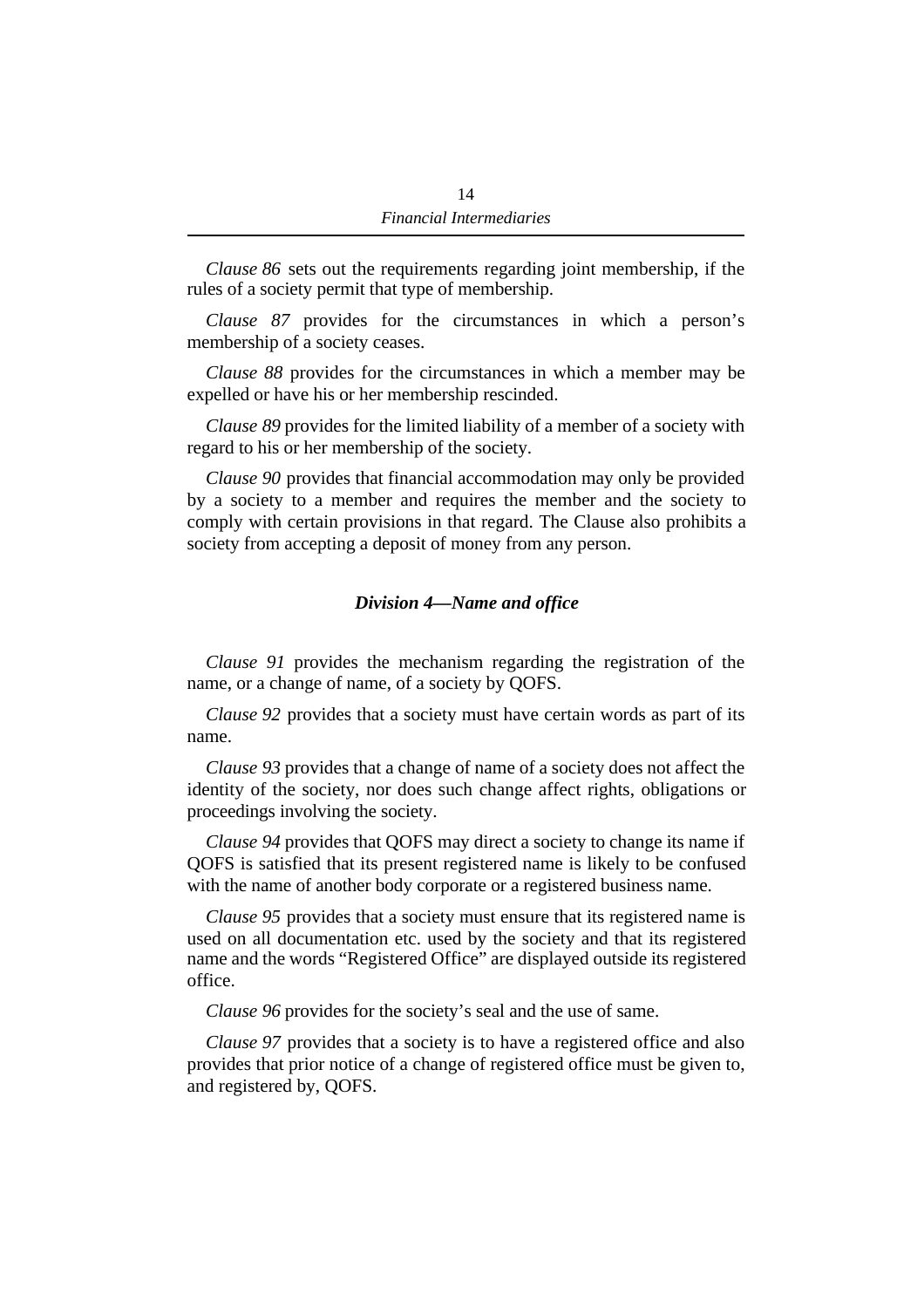# **PART 7—MANAGEMENT**

### *Division 1—Directors and officers*

*Clause 98* provides for the meaning of "employee" for the purposes of this Division of the Act.

*Clause 99* provides that the business and operations of a society are to be managed and controlled by a board of directors. The provision also provides for the exercise of the powers of the society and the board by the board, subject to certain restrictions on such powers of the board.

*Clause 100* provides for meetings of the board, including the time between meetings and the quorum at a meeting of the board.

*Clause 101* specifies that the number of directors of a society must not be less than 5.

*Clause 102* provides for the election or appointment of directors including term of office, and the requirements for re-election or reappointment.

*Clause 103* provides that a director may appoint a person who is eligible to be a director of the society to be an alternate director in the place of that director.

*Clause 104* provides for the election of a chairperson of the board of the society.

*Clause 105* provides that certain persons are not eligible to be directors of a society.

*Clause 106* provides the circumstances in which the office of a director becomes vacant.

*Clause 107* provides the mechanism for causing the office of a director to become vacant by a resolution passed by the society, subject to certain conditions whereby the director is given the opportunity to respond.

*Clause 108* requires a director of a society who has a direct or indirect interest in a contract or proposed contract with the society to declare the nature and the extent of that interest to the society's board. The provision also sets out the manner in which the declaration is to be made.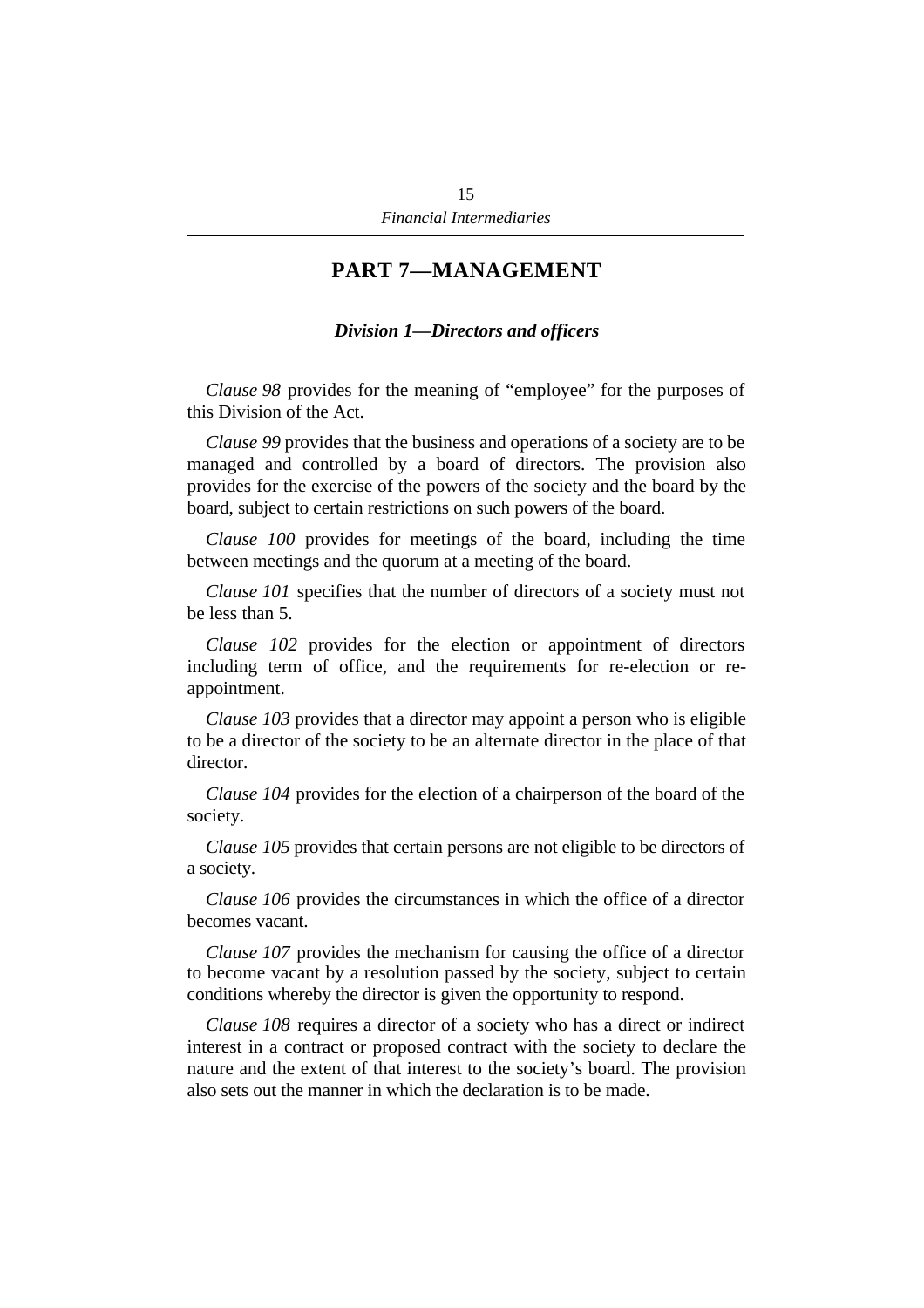*Clause 109* requires a director of a society who holds an office or has an interest by which duties or interests might be created which could conflict with the director's duties as a director to declare relevant particulars to the society's board.

*Clause 110* provides for the recording and the effect of declarations made by a director to the society's board under Clauses 108 and 109 of the Bill.

*Clause 111* provides for the reporting of declarations made under Clauses 109 and 110 of the Bill to QOFS and to the society's members.

*Clause 112* provides that Clauses 109 and 110 of the Bill are in addition to any rule of law or a provision in a society's rules restricting a director from engaging in activities in conflict with his duties as a director.

*Clause 113* provides that a director of a society is to give written notice to the society to enable the society to comply with the provisions relating to the Register of Directors.

*Clause 114* provides the conditions upon which financial accommodation may be provided to a director of a society.

*Clause 115* requires the remuneration of a director to be approved at a general meeting of the society.

*Clause 116* prohibits a society from entering into a management contract without the prior written approval of QOFS.

*Clause 117* sets out the duties and responsibilities of directors and officers, including the duty to act honestly etc. The provision also outlines the circumstances in which compensation may ordered to be paid to a society for any loss or damage it has suffered.

*Clause 118* provides for the effect of a contravention of Clause 117, indicating that Clauses 117 and 118 are in addition to and do not derogate from any other rule of law about the duties of directors, officers or employees of a society.

*Clause 119* provides that a person who is not a director or alternate director of a society must not purport to act as a director of the society.

*Clause 120* provides that the board must appoint a natural person over the age of 18 years who is resident in the State as the secretary of the society. The provision also deals with responses required when the office of secretary is vacant and with certain signing requirements involving a person who is both a director and the secretary of the society.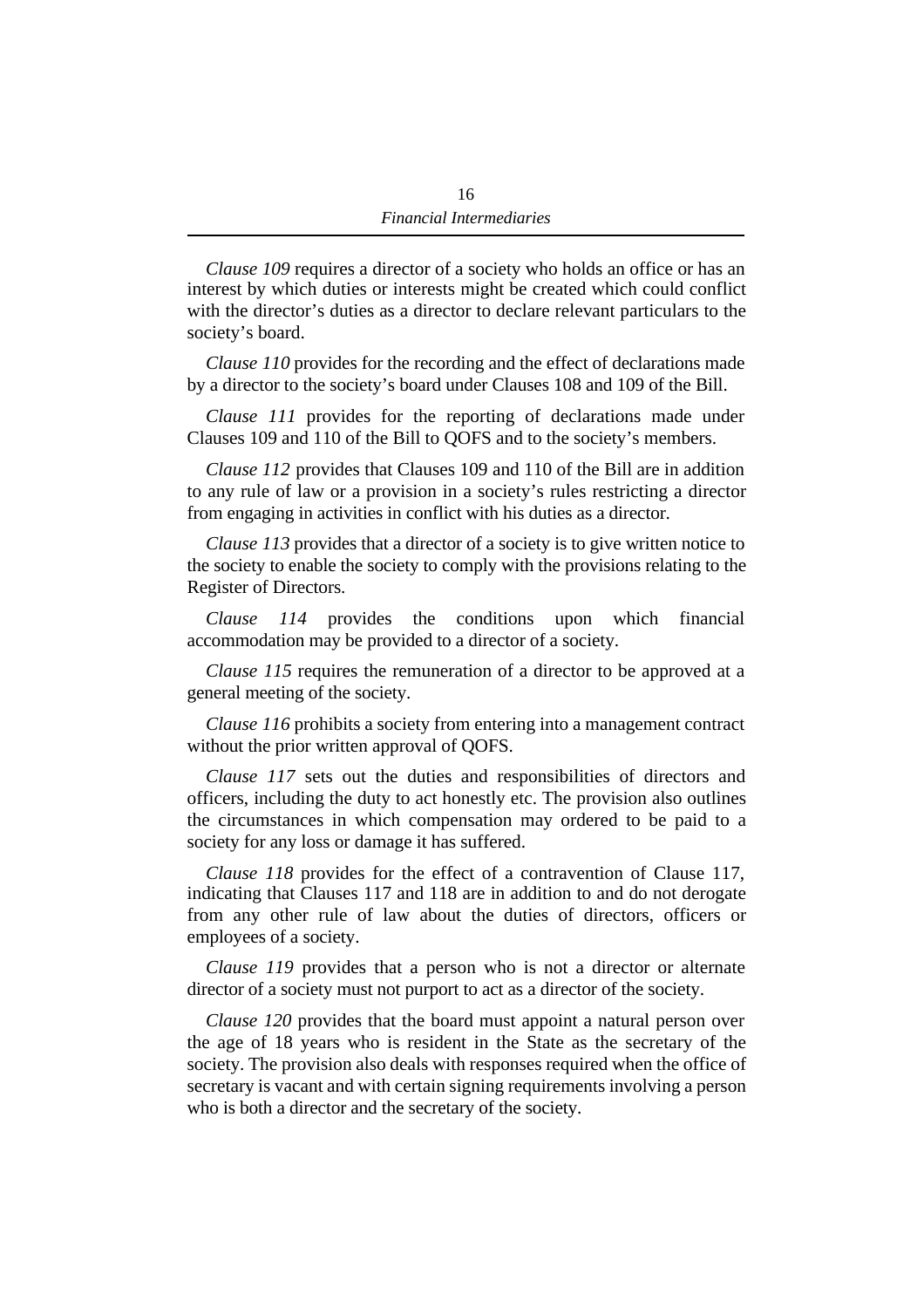*Clause 121* provides for the circumstances affecting the liability of, and any indemnity for, officers and employees of a society involving the society.

### *Division 2—Meetings*

*Clause 122* provides for the holding of the first and each subsequent annual general meeting of the society.

*Clause 123* provides for the convening of a special general meeting of a society.

*Clause 124* provides for the quorum necessary at a general meeting of a society.

*Clause 125* provides the requirements for giving notices of an annual general meeting and a general meeting of a society, including the timing within which relevant notices are to be given. The provision also deals with the failure by a member to receive, and a society to give, the relevant notice.

*Clause 126* deals with the voting rights of a member of a society.

*Clause 127* deals with the requirements relating to a special resolution of a society, including the method of giving notice to members and the time within which such notice must be given, as well as matters relating to the registration of the special resolution by QOFS.

*Clause 128* provides for the registration of a special resolution and the effect of such registration.

*Clause 129* provides for the keeping of full and accurate minutes of every meeting of a society's board and every meeting of a society's members.

### *Division 3—Registers and inspection*

*Clause 130* provides for keeping of certain registers by a society, as well as providing for the place or places where the registers may be kept in this State.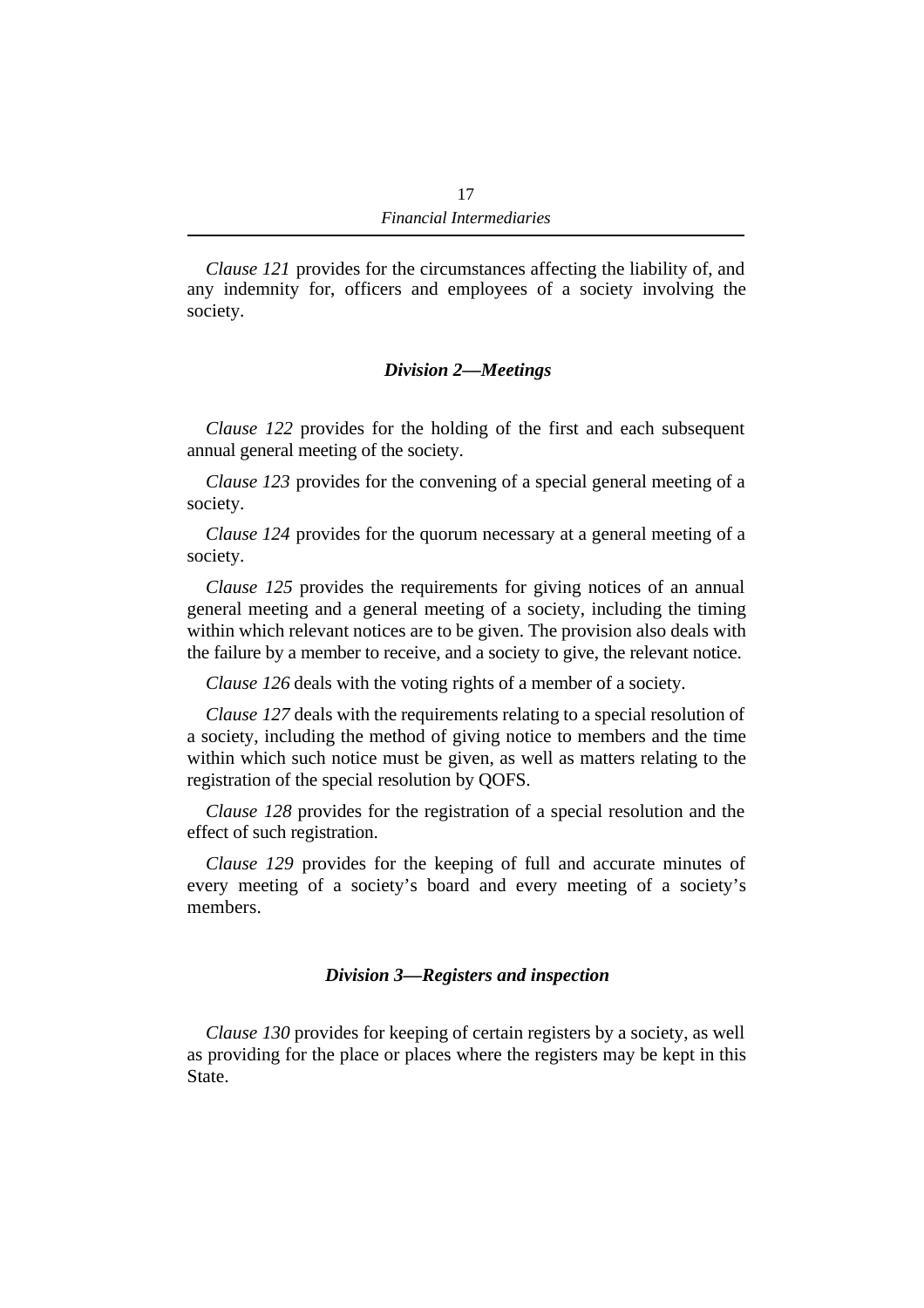*Clause 131* provides that a society must keep a register, containing specified particulars in relation to its directors, principal executive officer and secretary. Provision is also made for the notification of changes in particulars to QOFS, the searching of the register by members and others and having the register available for scrutiny by members during the society's annual general meetings.

*Clause 132* provides for the keeping of a register of members by a society and also makes provision for the searching of the register by members and other persons duly authorised by the society.

*Clause 133* provides for the keeping by a society of certain nominated documents at its registered office and having such documents available for inspection without fee by members, potential members and creditors.

*Clause 134* provides that a society must, when asked by a member, provide the member with details of the person's financial position with the society as a member.

*Clause 135* provides that a member may, subject to the regulations and this Act, request a copy of a register or part of a register kept by a society under this Act.

### *Division 4—Accounts*

*Clause 136* specifies the financial year of a society.

*Clause 137* requires a society to keep its accounting records in a certain form, for a defined period and within the State.

*Clause 138* requires a society to make its accounting records available for inspection at all reasonable times by a director of the society and any other authorised person.

*Clause 139* provides that the directors of a society must prepare a profit and loss account and balance sheet at a specified time.

*Clause 140* requires the directors of a society to ensure that the society's accounts are audited.

*Clause 141* provides that the directors of a society must ascertain certain matters prior to the preparation of a society's profit and loss account and balance sheet.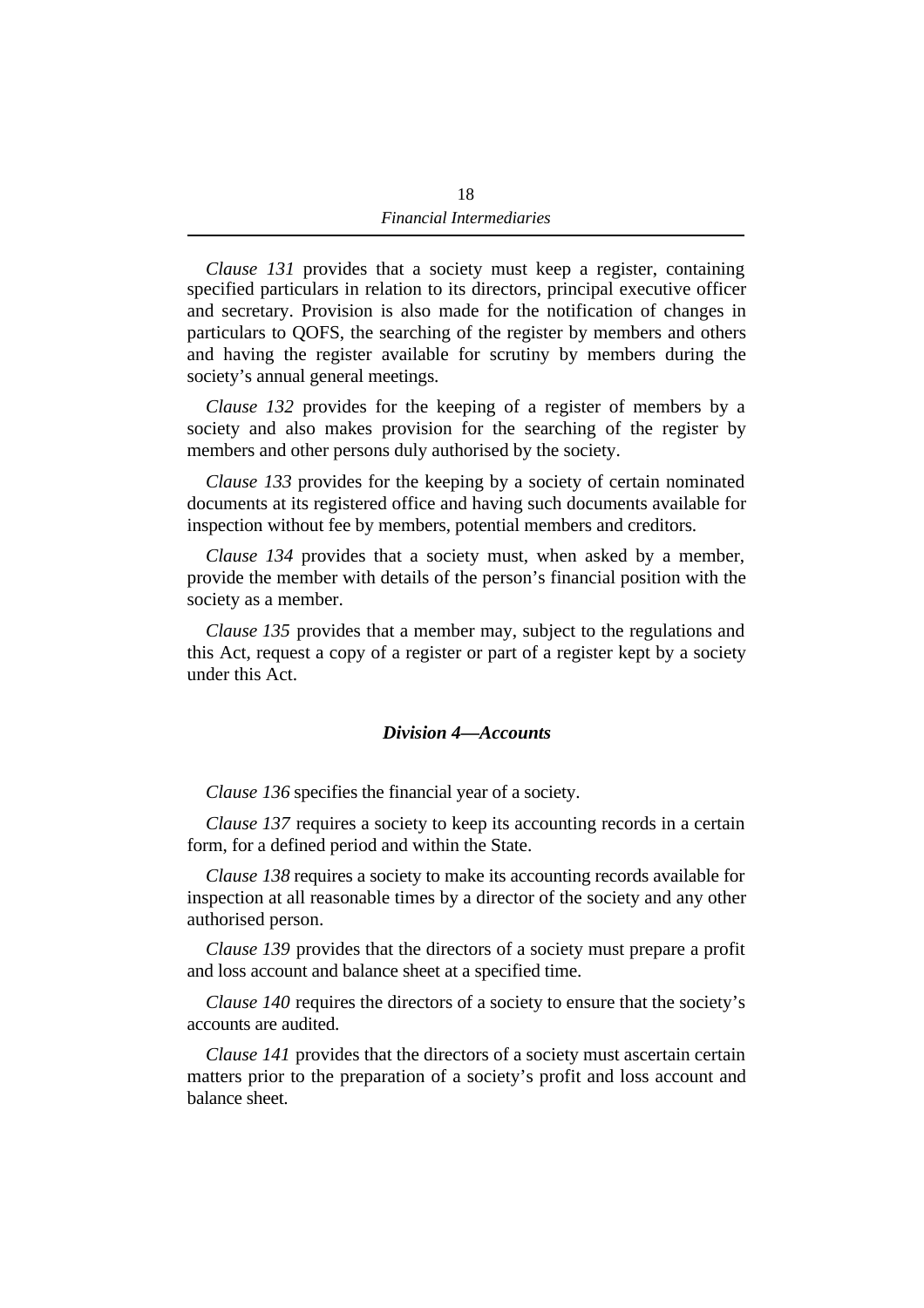*Clause 142* provides that a society's accounts must comply with all necessary requirements and accounting standards applicable to a society's operations.

*Clause 143* requires the directors of a society to attach to the accounts to be laid before an annual general meeting, a signed director's statement containing the various matters specified in the Clause.

*Clause 144* deals with the preparation of a directors' report in relation to the various particulars specified in the Clause which must be dealt with in the report.

*Clause 145* specifies the various accounts, statements and reports which the directors of a society must cause to be laid before each annual general meeting of the society.

*Clause 146* provides for the penalties on a director of a society for contravention of this Division of the Act.

#### *Division 5—Audit*

*Clause 147* provides for the meaning of "officer" for the purposes of Clauses 148 and 149 of the Bill.

*Clause 148* provides for the qualifications necessary for a person to be appointed as auditor of a society.

*Clause 149* provides for the qualifications necessary for a firm to be appointed as auditor of a society.

*Clause 150* provides that a person or a member of a firm must not knowingly disqualify himself or the firm while an appointment as auditor continues.

*Clause 151* sets out the procedures for the appointment of an auditor of a society. The provision also requires a proposed appointee to consent in writing to the appointment as the auditor of a society; specifies a time within which a replacement auditor should be appointed by a society (failing which, provision is then made for QOFS to appoint the replacement) and provides penalties for directors and societies which contravene various aspects of this Clause.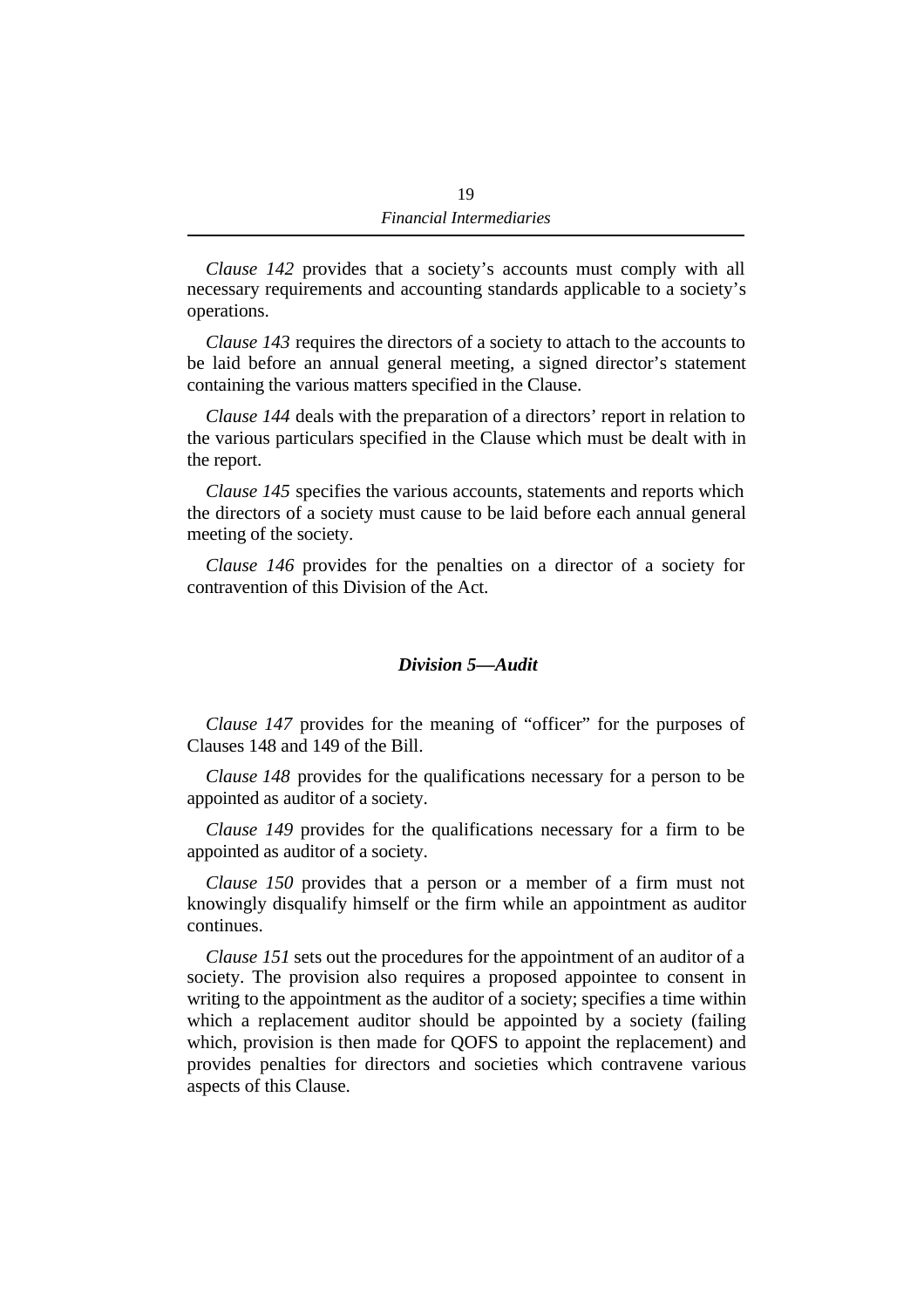*Clause 152* provides that a member of a society must nominate a person or firm for appointment as auditor of the society and indicates the manner in which the society must deal with the nomination.

*Clause 153* provides the requirements and procedures for the removal of an auditor, including the notices which must be provided to various parties (including QOFS) and the time within which these notices must be given.

*Clause 154* provides the requirements for resignation of an auditor, including the notices which must be given, the consents which must be obtained and the timing of these events.

*Clause 155* provides for notice of retirement or withdrawal as auditor to be given to QOFS within certain time.

*Clause 156* provides that an auditor of a society ceases to hold office if the society commences to be wound-up.

*Clause 157* requires a society to pay the reasonable fees and expenses of its auditor.

*Clause 158* requires an auditor to report to the members of a society on specified matters and provides details of particulars which must be included in that report. The provision also sets out how the auditor's report must be dealt with by the society.

*Clause 159* sets out the powers and duties of an auditor, including the auditor's right of access to the society's accounting and other records, power to require information from officers and entitlement to attend meetings and receive notices. The provision also requires an auditor to inform QOFS in writing as to certain non-compliances and contraventions.

*Clause 160* requires the auditor to prepare a final report if the society is dissolved as part of a merger or transfer of engagements.

*Clause 161* prohibits the obstruction of an auditor by an officer of a society and provides for certain penalties in the event of any obstruction.

*Clause 162* provides for certain definitions relating to an auditor's qualified privilege and specifies the circumstances in which qualified privilege applies.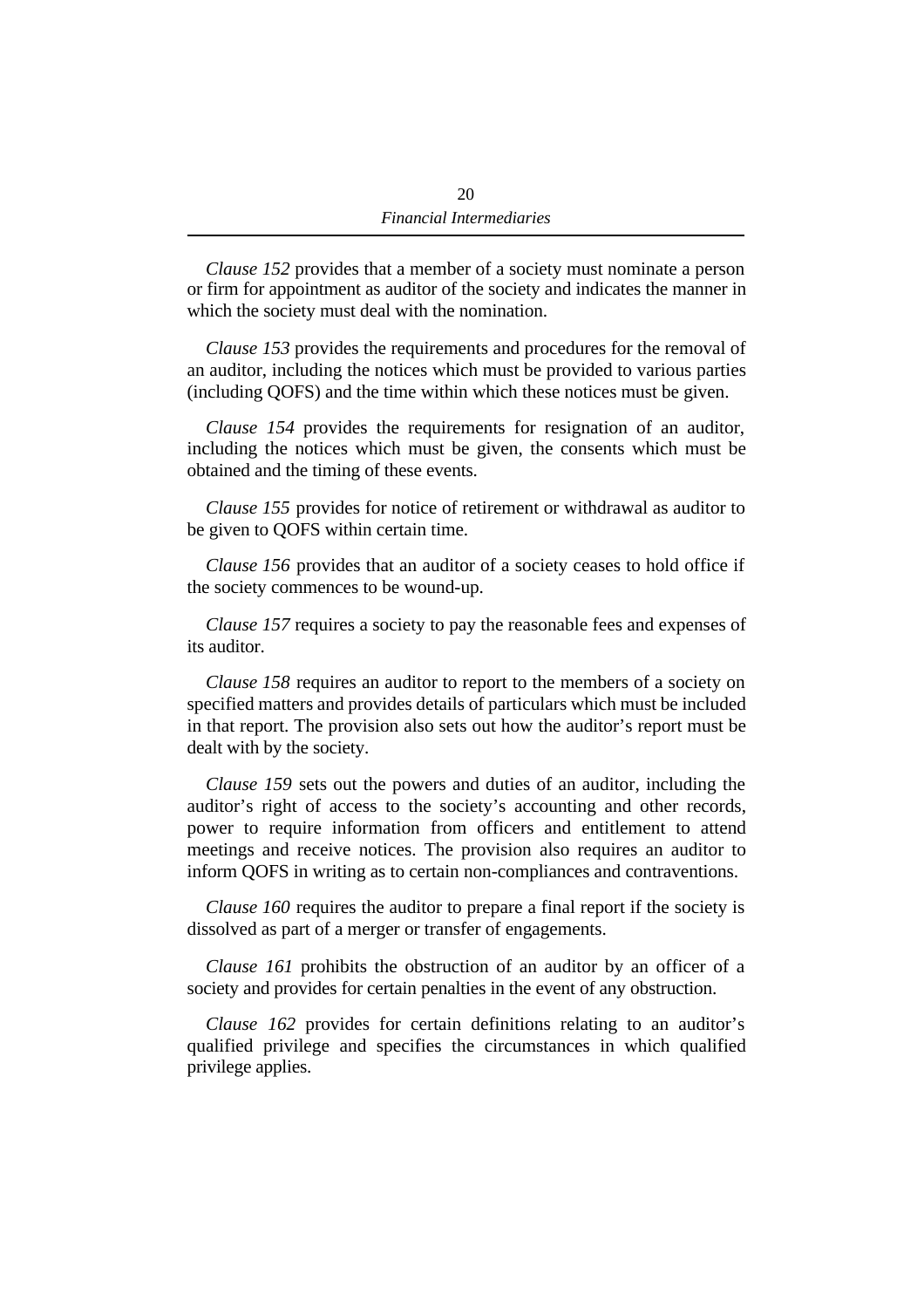#### *Division 6—Returns and relief*

*Clause 163* provides that a society must lodge returns with QOFS in the form in which QOFS requires it.

*Clause 164* provides that the directors of a society may apply to QOFS for relief from complying with requirements concerning accounts and audit of the society. The provision also deals with the matters QOFS must give consideration in dealing with the application, to whom notice of any relief is to be given and how and where it must be published.

### **PART 8—CHARGES**

*Clause 165* provides for the registration of charges over a society's assets by applying that Part of the Corporations Law relating to charges (Part 3.5), to a society.

# **PART 9—MERGERS AND TRANSFERS OF ENGAGEMENTS**

*Clause 166* provides for certain definitions of terms used throughout this Part.

*Clause 167* provides for the application of this Part.

*Clause 168* provides the mechanism for a merger or transfer of engagements of 2 or more societies, including the requirements for approval of the relevant procedure by members and the contents of a statement which might be sent to members under the particular procedure.

*Clause 169* provides the circumstances in which QOFS may register a merged society under this Division.

*Clause 170* deals with the circumstances in which QOFS may issue a certificate confirming a voluntary transfer of engagements under this Division.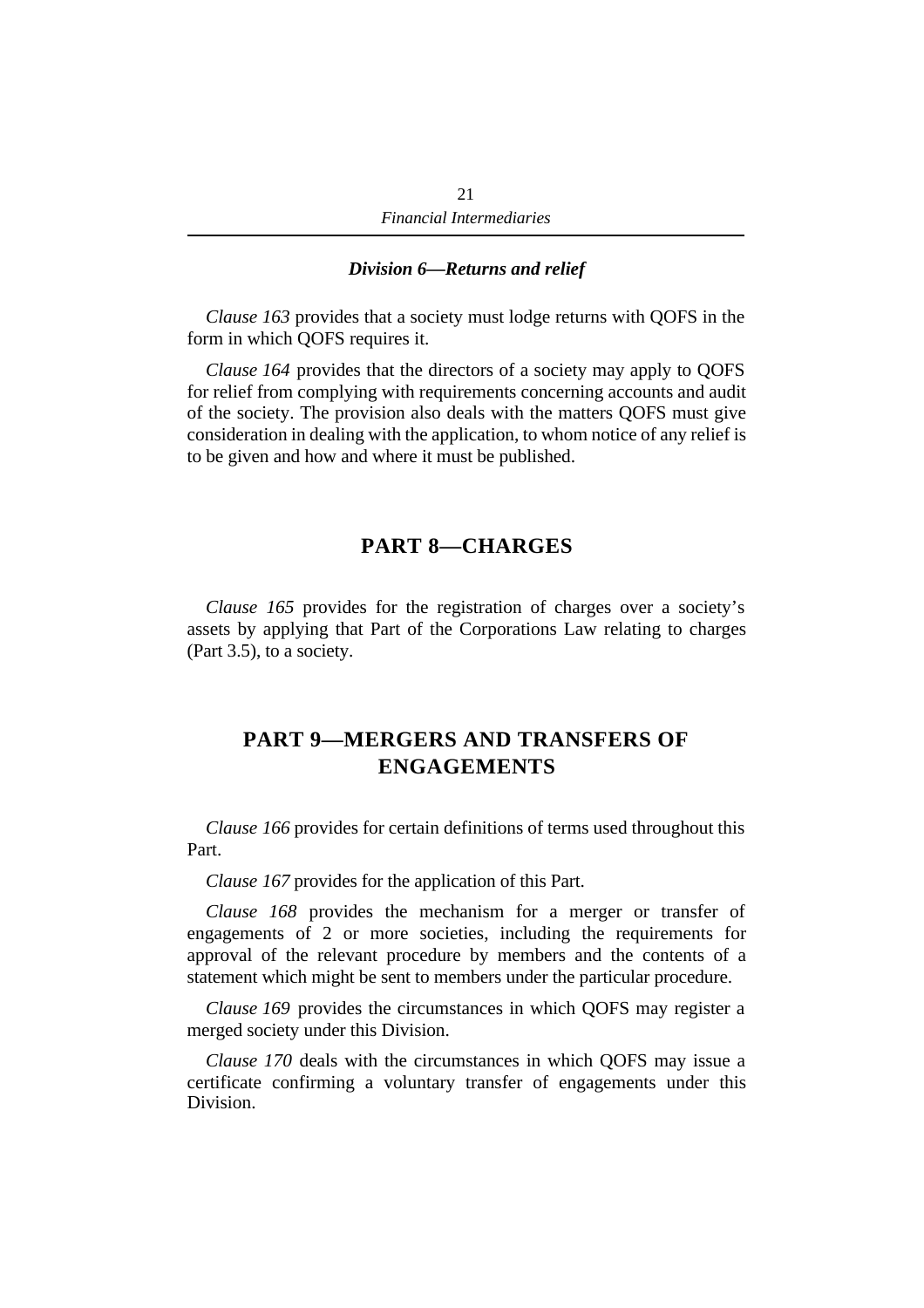*Clause 171* provides the circumstances in which QOFS may direct a society to transfer its engagements to another society if the board of the other society has by resolution consented to the proposed transfer.

*Clause 172* provides that a society must take all reasonable steps to comply with the direction given by QOFS under this Division to transfer its engagements.

*Clause 173* provides for the time whereby QOFS must issue a certificate of confirmation for a transfer of engagements by a direction from QOFS under this Division.

*Clause 174* provides that QOFS must give a certificate of confirmation to the transferee society, which is party to a transfer of engagements by direction under this Division.

*Clause 175* provides that the transfer of engagements by direction takes effect on the issue of the certificate of confirmation of the transfer BY QOFS.

*Clause 176* provides that QOFS must cancel the registration of the society which had been directed to transfer its engagements to another society under this Division.

*Clause 177* describes the effect of a merger of societies under this Division on a range of matters including members, assets and liabilities, references in documents to the former societies, legal proceedings and other rights and duties etc. of the former societies.

*Clause 178* describes the effect of a transfer of engagements under this Division on a similar range of issues to those discussed in Clause 177 (for mergers) of the Bill.

*Clause 179* describes the effect of a merger or a transfer of engagements on guarantees issued by the Treasurer.

# **PART 10—EXTERNAL ADMINISTRATION**

#### *Division 1—Receivers and managers*

*Clause 180* provides for the application of Part 5.2 of the Corporations Law with all necessary modifications and any prescribed modifications in relation to the appointment of receivers and managers to societies.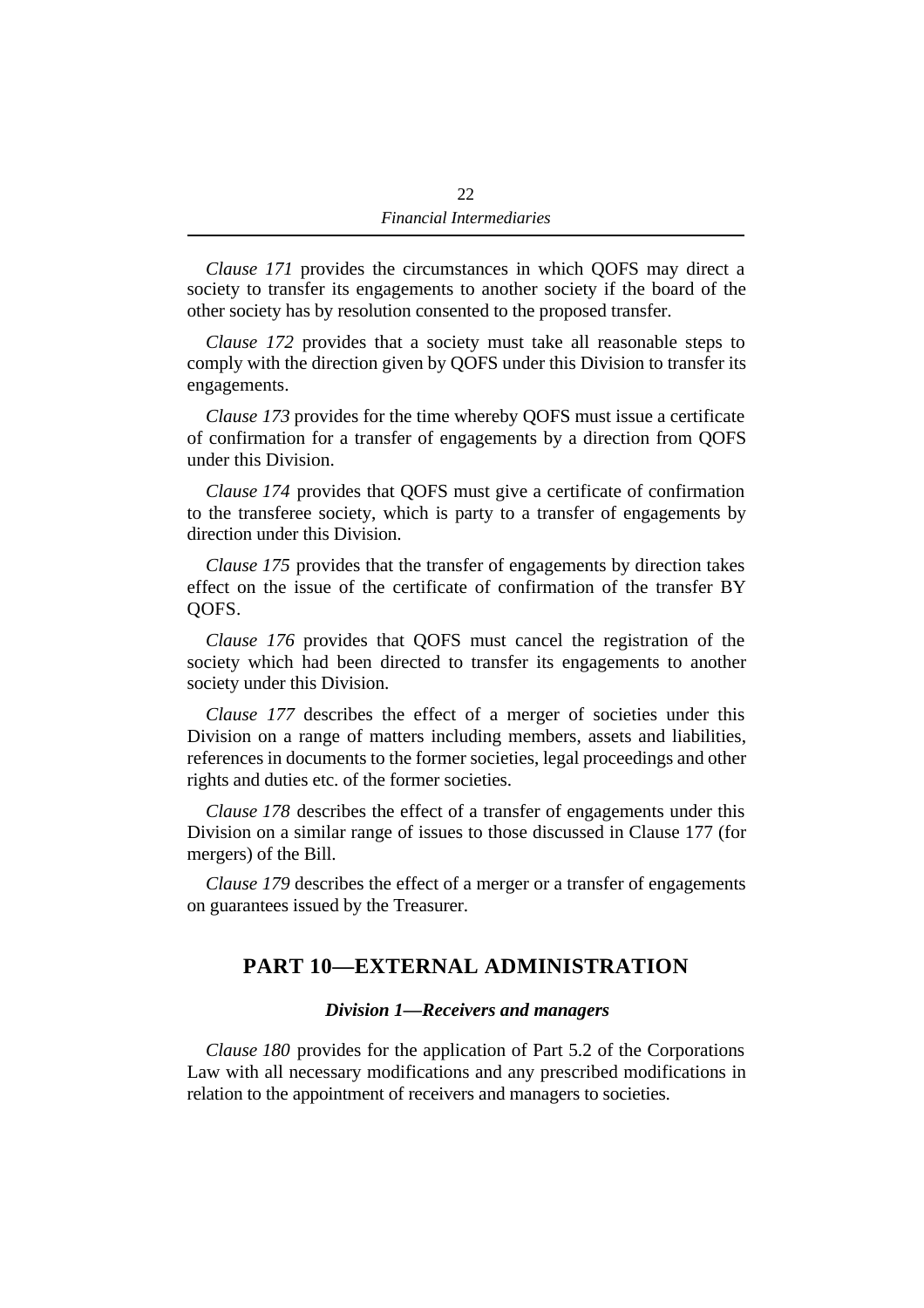### *Division 2—Administration of society's affairs*

*Clause 181* provides for the application of the Corporations Law to the administration of societies, subject to any necessary modifications.

#### *Division 3—Winding-up*

*Clause 182* provides for the means by which a society may be wound-up under this Act.

*Clause 183* sets out the circumstances in which a society may be woundup on a certificate of QOFS. Provision is also then made for QOFS to appoint the liquidator (who may be employed in the office of QOFS).

*Clause 184* provides for the application of the Corporations Law to the winding-up or dissolution of a society, subject to this Division.

*Clause 185* provides for the appointment of a person employed in the office of QOFS as liquidator of a society which is to be wound-up voluntarily. Provision is also made for the circumstances in which that person may be appointed.

*Clause 186* deals with the appointment of a replacement to the office of liquidator where a society is being wound-up voluntarily and the liquidator was not appointed under the previous Clause.

*Clause 187* provides that QOFS may control the amount of remuneration paid to the liquidator of a society which is being wound-up voluntarily.

*Clause 188* provides for the registration of the dissolution and the cancellation of the registration of a society by QOFS as soon as possible after the society is dissolved or taken to be dissolved.

# **PART 11—SPECIAL INVESTIGATIONS**

*Clause 189* provides for the definition of an "officer" of a society for the purposes of any special investigations conducted under this Part.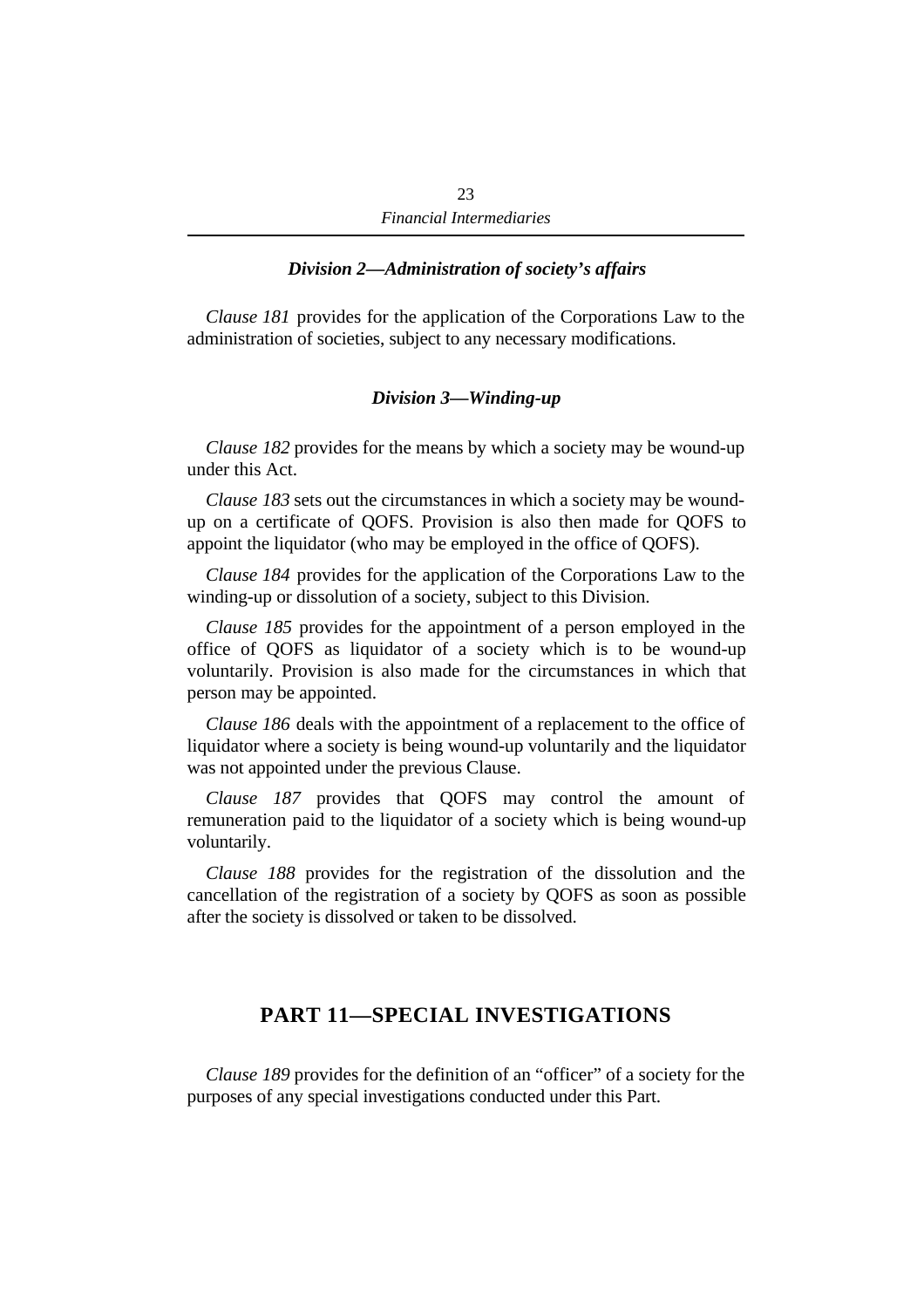*Clause 190* sets out the requirements and procedures under which QOFS may appoint an investigator to investigate a society's affairs under this Part.

*Clause 191* provides that where 2 or more investigators are appointed under the terms of this Part, each of the investigators may perform the functions or exercise the powers of an investigator independently of the other investigators.

*Clause 192* provides the powers of an investigator under this Part, including the power to require an officer of a society to produce all society documents in the officer's possession or under the officer's control. Provision is also made for an officer to appear before the investigator for examination under oath or affirmation and for an investigator to administer an oath or affirmation.

*Clause 193* provides for the obligation of an officer to comply with the requirements of an investigator. Provision is also made for the examination of an officer before an investigator and for a legal practitioner to attend the examination of an officer.

*Clause 194* provides the circumstances under which an officer of a society who is a legal practitioner may refuse to give information or produce a document to an investigator.

*Clause 195* provides for an investigator to certify to the Court a failure of an officer to comply with a requirement of an investigator. The Court is then empowered to make certain orders or impose certain punishments upon the officer.

*Clause 196* provides for the recording of an examination of an officer of a society by an investigator. Provision is also made for copies of the record of an examination to be given to certain persons, including a legal practitioner. Penalties are provided for the misuse of the record of examination by a legal practitioner.

*Clause 197* provides for the delegation of most of an investigator's powers by an investigator.

*Clause 198* provides for the giving of interim reports and a final report by an investigator to QOFS. Provision is also made for the delivery to QOFS of any documents of the society in the possession of the investigator, as well as providing for retention of such documents by QOFS and access to those documents by other persons. Provision is also made for the possible publication of the whole or part of the report.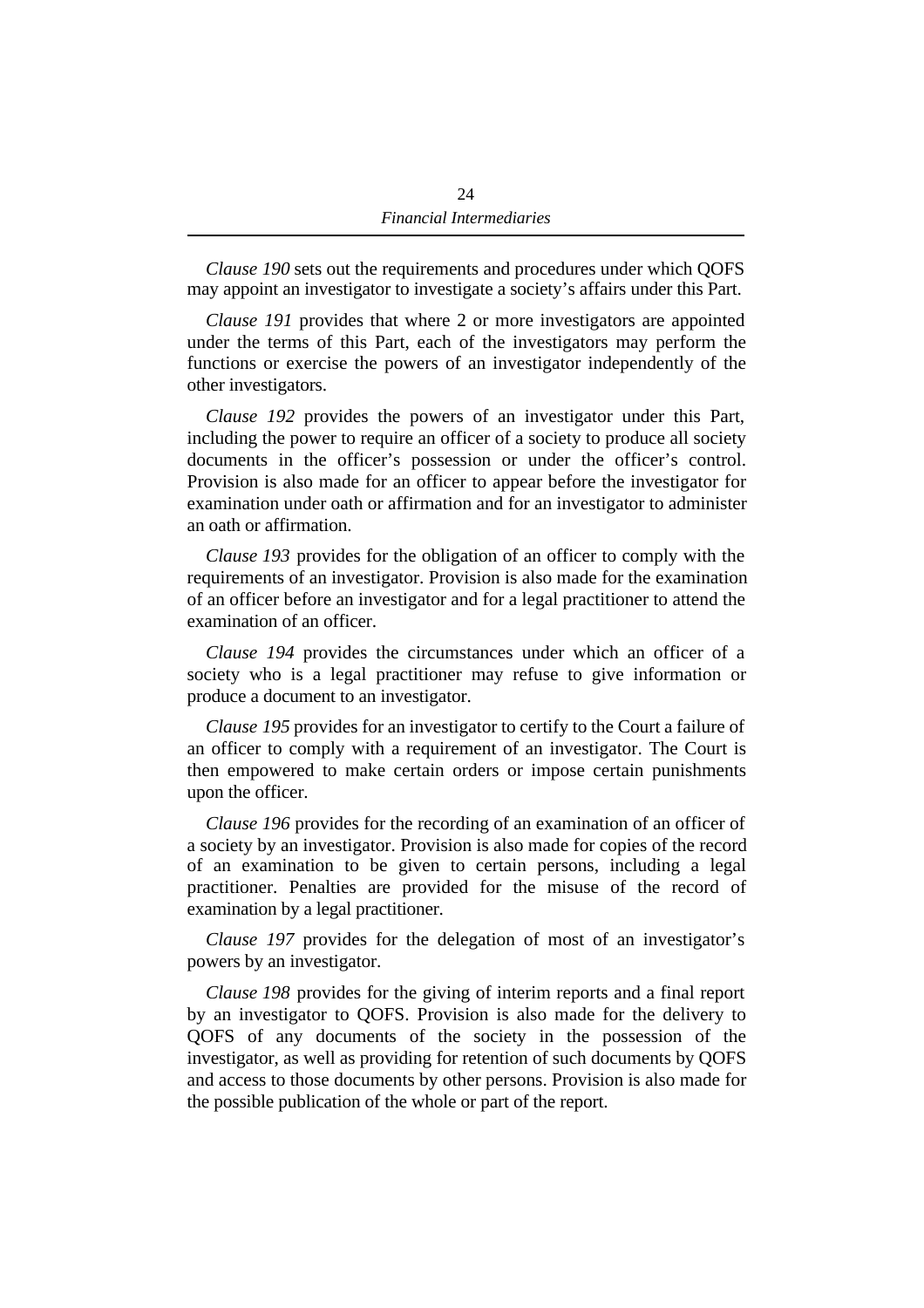*Clause 199* provides for instituting of prosecution action by QOFS against a person following a report made to it under this Part.

*Clause 200* provides for the admissibility of a document certified by QOFS as a copy of an investigator's report under this Part as evidence in legal proceedings.

*Clause 201* provides for responsibility for the payment of the expenses of an examination under this Part, whether by QOFS or the society, including requirements for reimbursement of QOFS by the society and action for recovery of an amount by QOFS as a debt due to it in the appropriate court.

*Clause 202* specifies offences against a person who interferes with documents of a society the affairs of which are being investigated under this Part. Provision is also for a defence to a prosecution for an offence against the provisions of this Clause.

# **PART 12—REVIEW OF DECISIONS AND APPEALS**

#### *Division 1—Review of decisions*

*Clause 203* provides that a person whose interests are affected by a decision of QOFS may request QOFS to review that decision. The person's right to receive a statement of the reasons for the original decision is also established.

*Clause 204* provides for the time within which an application for review of the original decision must be made in differing circumstances and empowers QOFS to extend the time for making applications. QOFS is obliged to give the applicant an opportunity to appear before QOFS and make a submission about the original decision.

*Clause 205* provides for the dealing by QOFS with applications for review and the times within which various actions must be taken by QOFS, including the immediate giving of written notice of the review decision to the applicant and details of what that notice must contain.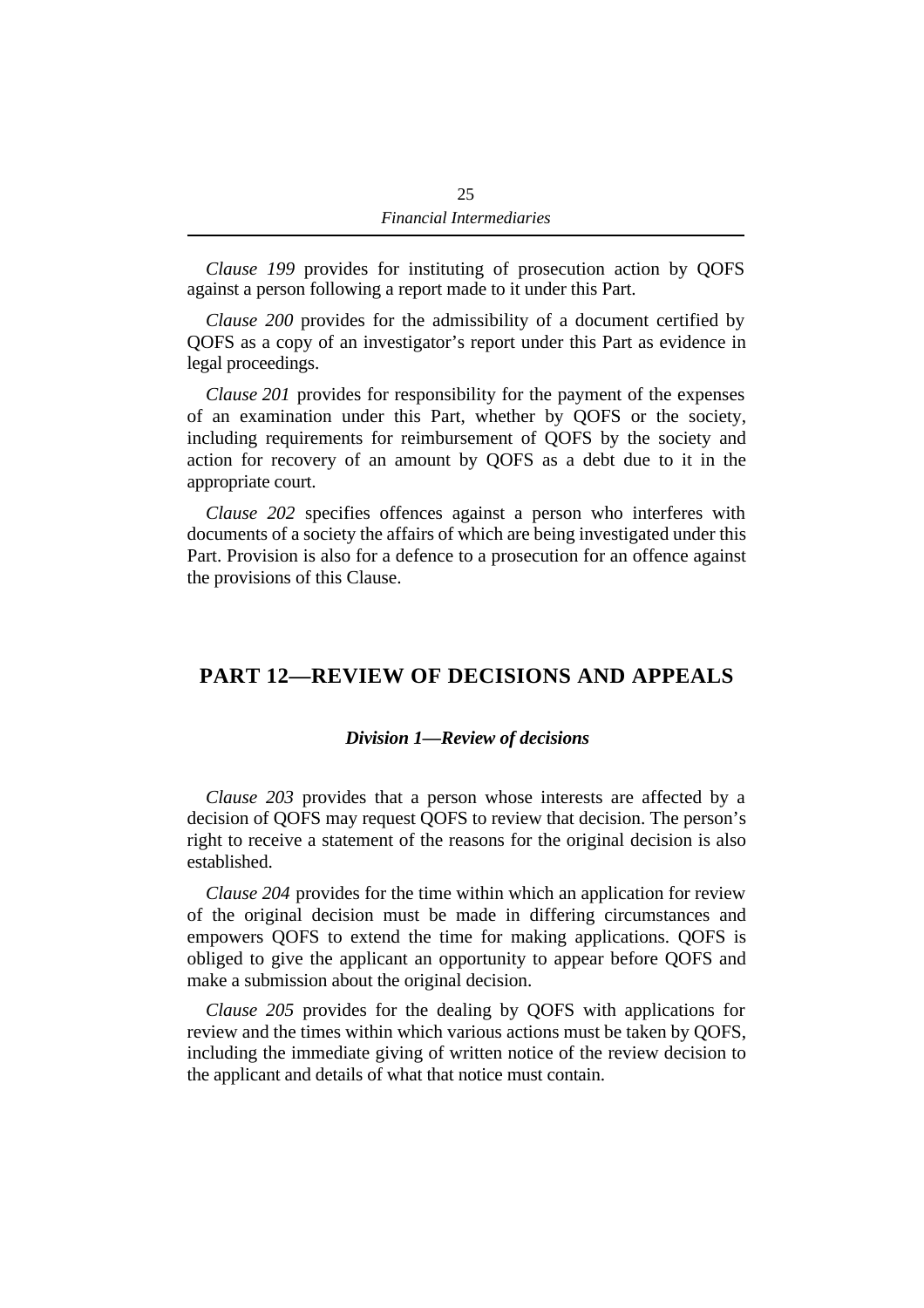#### *Division 2—Appeals against review decisions*

*Clause 206* provides for an appeal to a Magistrates Court against a review decision by an affected person.

*Clause 207* provides the mechanism for starting an appeal.

*Clause 208* indicates that an appeal is by way of rehearing by the Magistrates Court.

*Clause 209* outlines the powers of the Magistrates Court in deciding an appeal.

# **PART 13—MISCELLANEOUS**

#### *Division 1—Evidence*

*Clause 210* provides that certificates issued by QOFS or copies thereof appearing to be certified as such by QOFS are evidence of the matters stated in the certificate or copy.

*Clause 211* provides that a printed copy of a society's rules is evidence of the society's rules if appearing to be certified by the society's secretary.

*Clause 212* provides that the registers kept under this act are evidence of the particulars directed or authorised by or under the Act to be inserted in the registers.

*Clause 213* provides for the evidentiary effect of entries in the minutes of a meeting of a society.

*Clause 214* provides for the admissibility in evidence of copies of certain entries in a book of a society.

### *Division 2—Offences*

*Clause 215* provides that a society is to give information to QOFS or another person. Penalties are provided for contravention by a society and any officer of a society who is in default.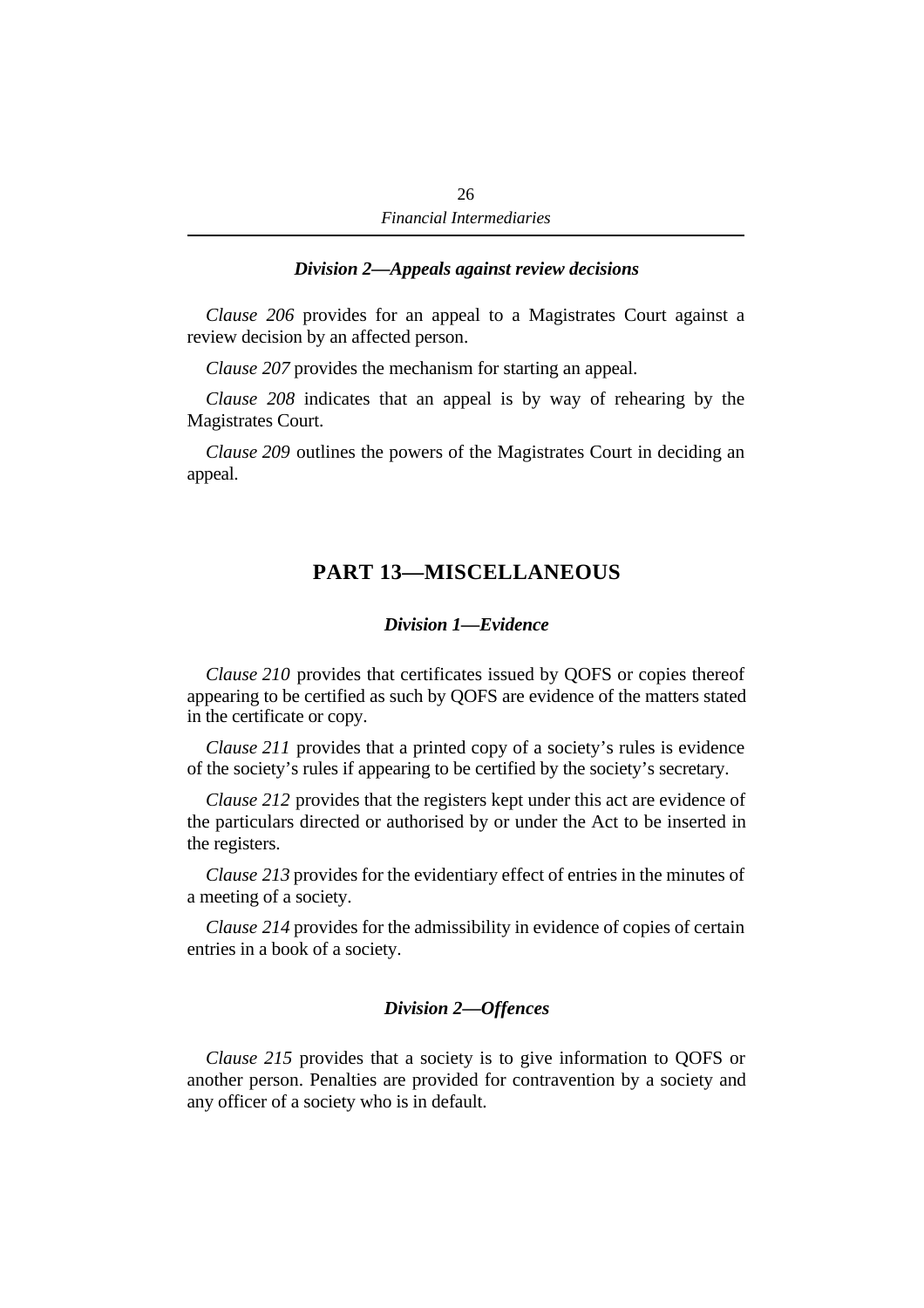*Clause 216* provides that a society must not contravene restrictions imposed on its powers or on the exercise of its powers under the Act. Penalties are provided for contravention by a society and any officer of a society who is in default.

*Clause 217* provides for the interpretation of certain words for the purposes of Clauses 218-220 of the Bill.

*Clause 218* deals with offences by officers of societies, as well as providing certain definitions relevant to whom the provisions cover, the timing of certain events and stages within the life of a society when the provision is relevant.

*Clause 219* provides for an offence against an officer of a society who has knowingly incurred debts not likely to be repaid by the society, and an offence against a person who was knowingly a party to the carrying on of business of a society for any fraudulent purpose.

*Clause 220* provides for QOFS or a prescribed person to apply to the Court for a declaration of liability of a person convicted of an offence under the previous Clause.

*Clause 221* prohibits a person from providing any inducements to a member or creditor of a society relating to the appointment of a liquidator of a society.

*Clause 222* prohibits an officer of a society from falsifying the records of a society.

*Clause 223* provides for certain offences against an officer of a society who commits fraud.

*Clause 224* provides for the interpretation of certain words for the purposes of Clauses 225-226 of the Bill.

*Clause 225* provides for an offence where a person makes false or misleading statements to QOFS or a relevant person (including an inspector).

*Clause 226* provides for an offence where a person gives QOFS or a relevant person (including an inspector) a document containing information which the person knows is false, misleading or incomplete.

*Clause 227* provides that the Court has power to make certain orders in relation to damages to a society against certain persons.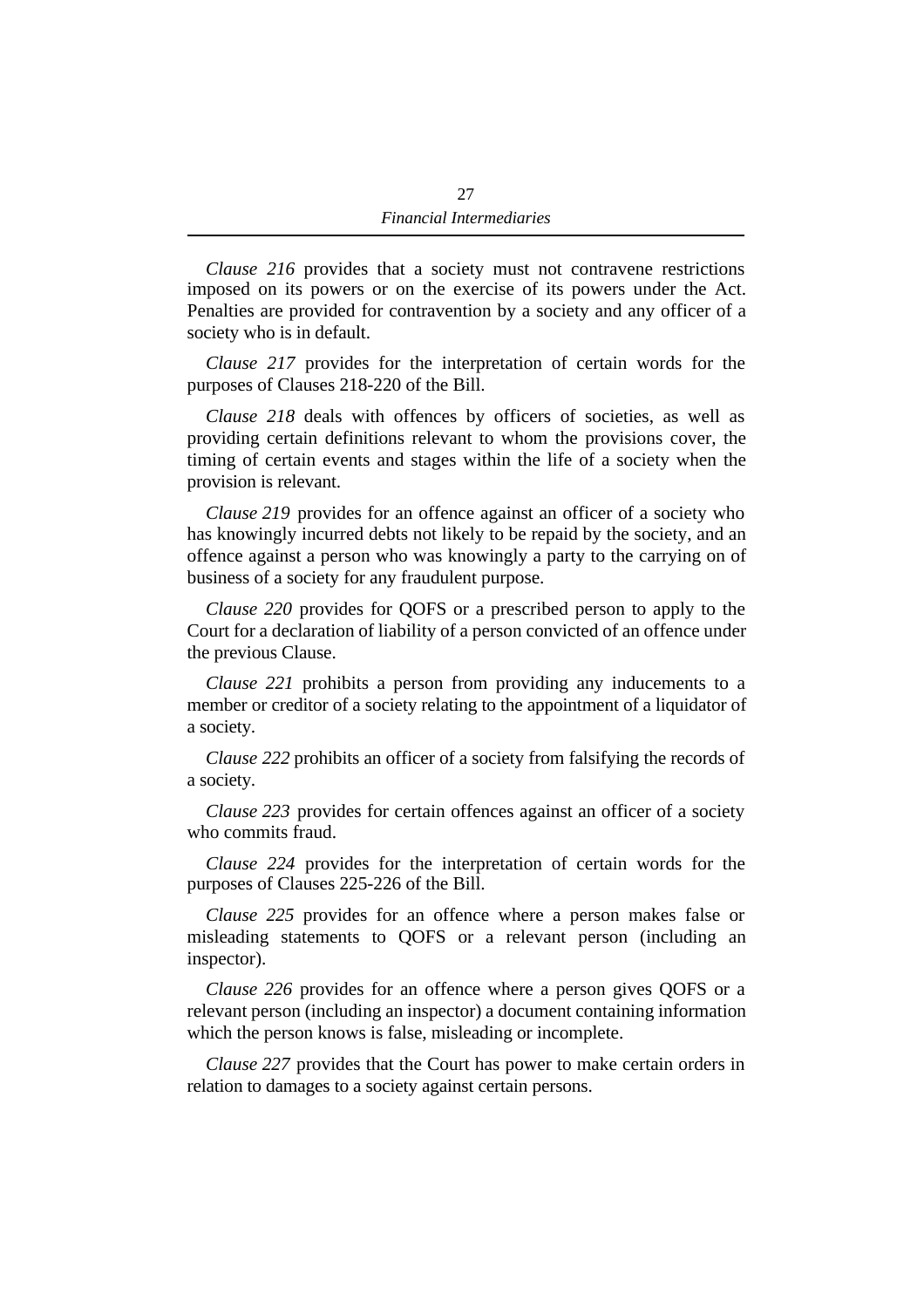*Clause 228* prohibits a person from giving or making false copies of the rules of a society.

*Clause 229* prohibits a person from obtaining possession of a property of a society by false representation or imposition and withholding or wilfully applying any part of such property for unauthorised purposes.

*Clause 230* prohibits an officer of a society from accepting any commission, fee or reward from any person in connection with that person's transaction with the society.

*Clause 231* provides for the extension of the reference to an officer in default to any officer of the society who is in any way knowingly concerned in or party to the contravention or offence.

### *Division 3—Legal proceedings*

*Clause 232* provides for indictable and summary offences against the Act.

*Clause 233* provides the mechanism for taking proceedings for an indictable offence against the Act.

*Clause 234* provides limitations on who may hear proceedings for offences against this Act.

*Clause 235* provides for a 2 year limitation for starting summary proceedings.

*Clause 236* provides for separate and further offences for continuing offences.

*Clause 237* provides that the Court may grant an injunction restraining a person from engaging in certain conduct.

*Clause 238* provides that the Court may grant relief from liability to certain nominated persons.

### *Division 4—Other matters*

*Clause 239* provides for the secrecy of protected information and protected documents.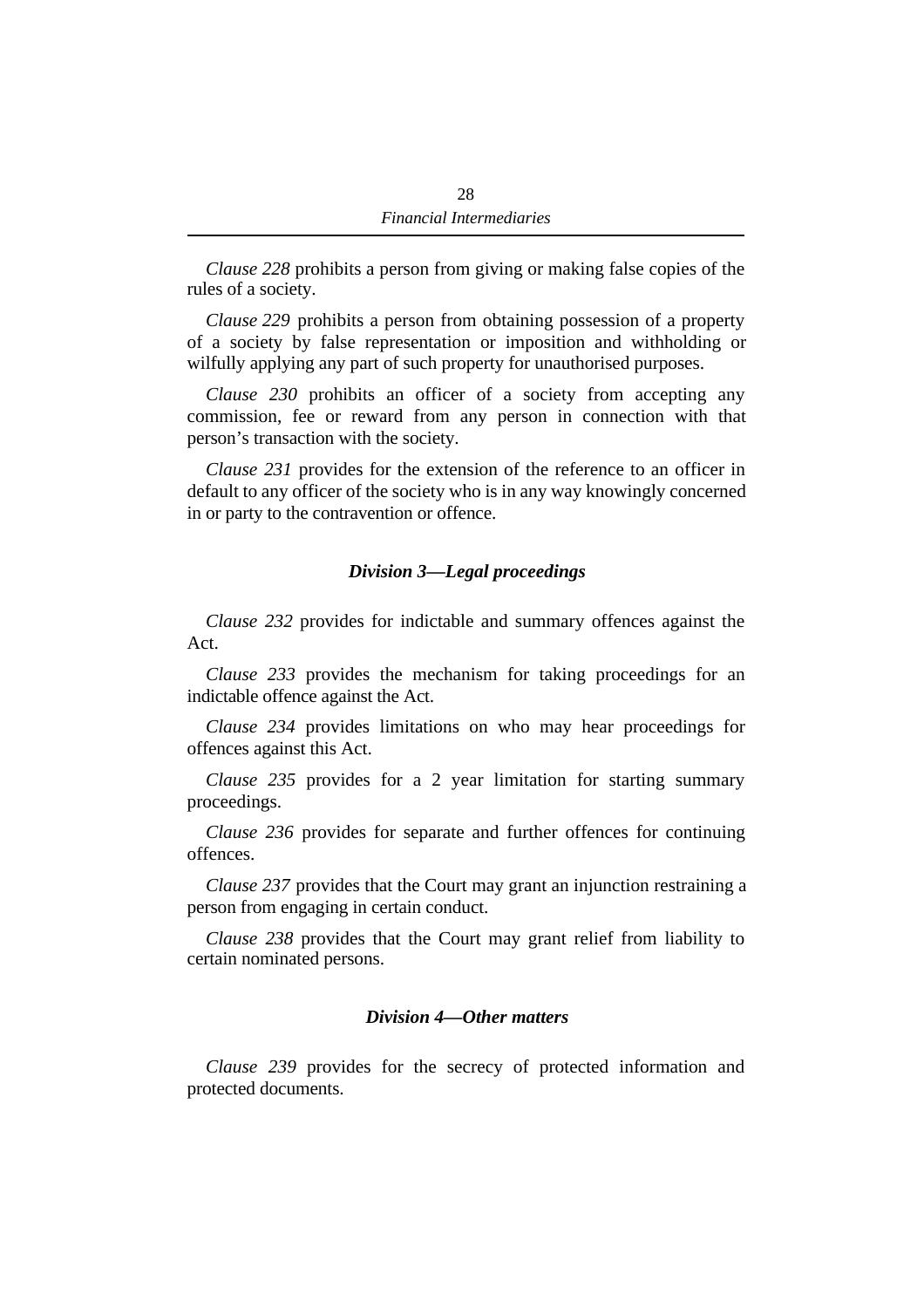*Clause 240* provides for the abolition of the doctrine of ultra vires in relation to a society.

*Clause 241* complements the preceding Clause by providing the assumptions that a person having dealings with a society is entitled to make.

*Clause 242* sets out the effect of the operation of the preceding Clause. This Clause and the 2 preceding Clauses are based upon adopting a similar position with regard to the abolition of the application of the doctrine of ultra vires to societies as that adopted by the Corporations Law in relation to companies.

*Clause 243* provides for the abolition of the doctrine of constructive notice in relation to a society.

*Clause 244* provides that QOFS may approve forms for use under this Act.

#### *Division 5—Regulations*

*Clause 245* provides a general regulation-making power for the purposes of this Act.

*Clause 246* provides for a specific regulation-making power in relation to the matters therein provided for.

*Clause 247* provides for a further specific regulation-making power in relation to the matters therein provided for.

# **PART 14—TRANSITIONAL**

*Clause 248* provides for the continuation of existing societies registered under the previous legislation.

*Clause 249* provides for the issue of a certificate of incorporation under this Act to a continuing society by QOFS on application by the society.

*Clause 250* provides for the continuation of guarantees executed under the previous legislation.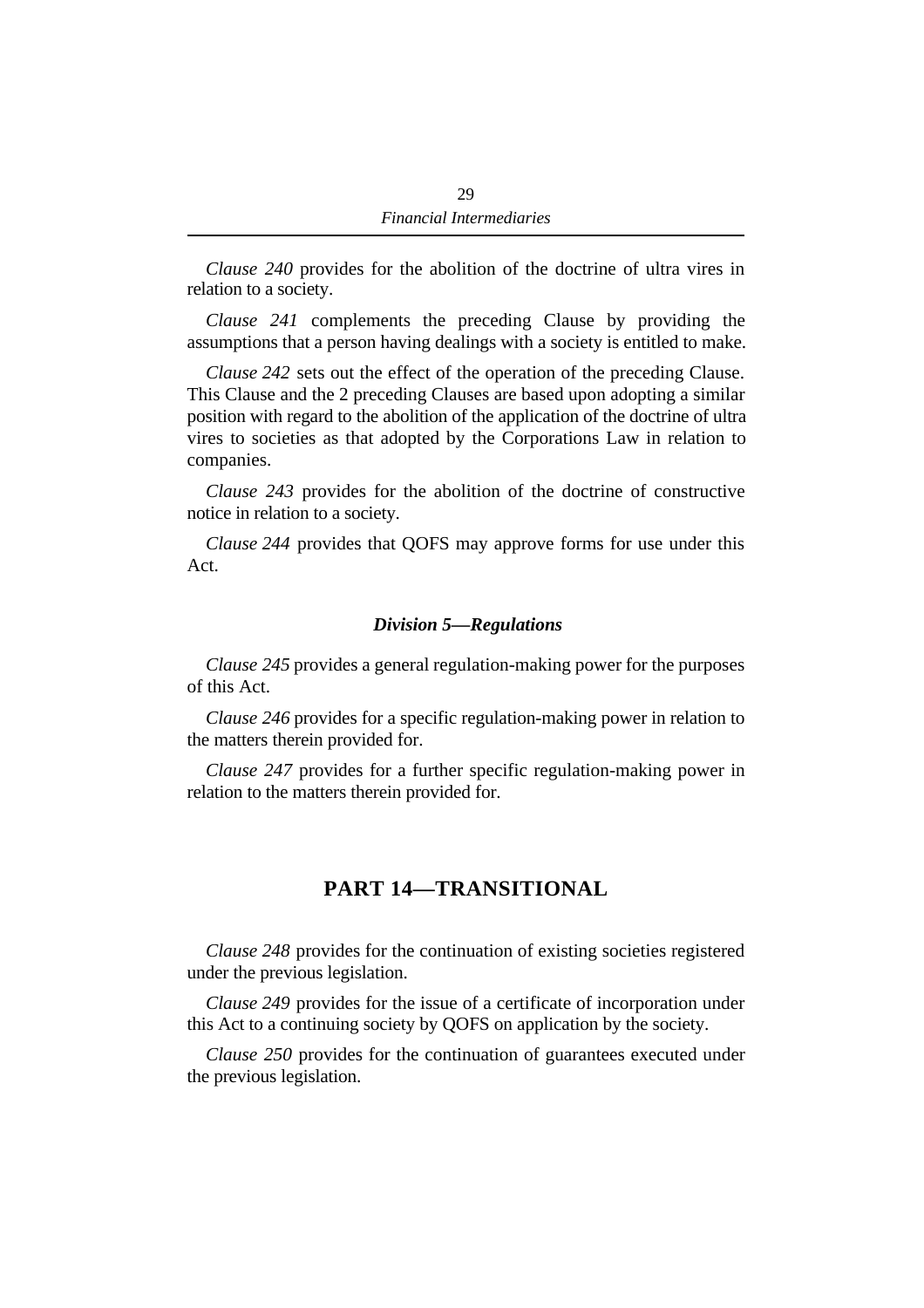*Clause 251* provides for the continuation of the existing rules of an existing society, subject to this Act.

*Clause 252* provides that where a society has commenced formation procedures under the previous legislation but has not been registered under that previous legislation, then subject to certain requirements imposed by this Act, the previous legislation continues to apply to the formation of the society and it may then be registered under this Act.

*Clause 253* provides for changes to existing loans in order that such loans comply with a standard dealing with the transition of such loans to loans complying with the provisions of the Bill.

*Clause 254* makes provision for those directors of societies whose terms of office are longer than three years.

*Clause 255* provides that copies of existing management contracts must be given to QOFS within 1 month after the commencement of this Act. Provision is also made in relation to the continuation of such contracts.

*Clause 256* deals with the extension of time to hold an annual general meeting, due to be held under the previous legislation.

*Clause 257* deals with the registration of a special resolution passed by a continuing society under the previous legislation but not registered prior to the commencement of this Act.

*Clause 258* provides for the appointment of a registered company auditor as the auditor of a society within 6 months of the commencement of this Act.

*Clause 259* provides for continuation of a special meeting or inquiry in relation to a continuing society as if the meeting or inquiry had been called or commenced under this Act.

*Clause 260* provides for the continuation under this Act of a winding-up of a continuing society under a certificate issued under the previous legislation.

*Clause 261* provides for the continuation under the previous legislation of a winding-up of a continuing society which was started, but not finished, before the commencement of this Act.

*Clause 262* provides for payment of an amount from a previously established Cooperatives Supervision Fund into a similar Fund under section 61 of this Act.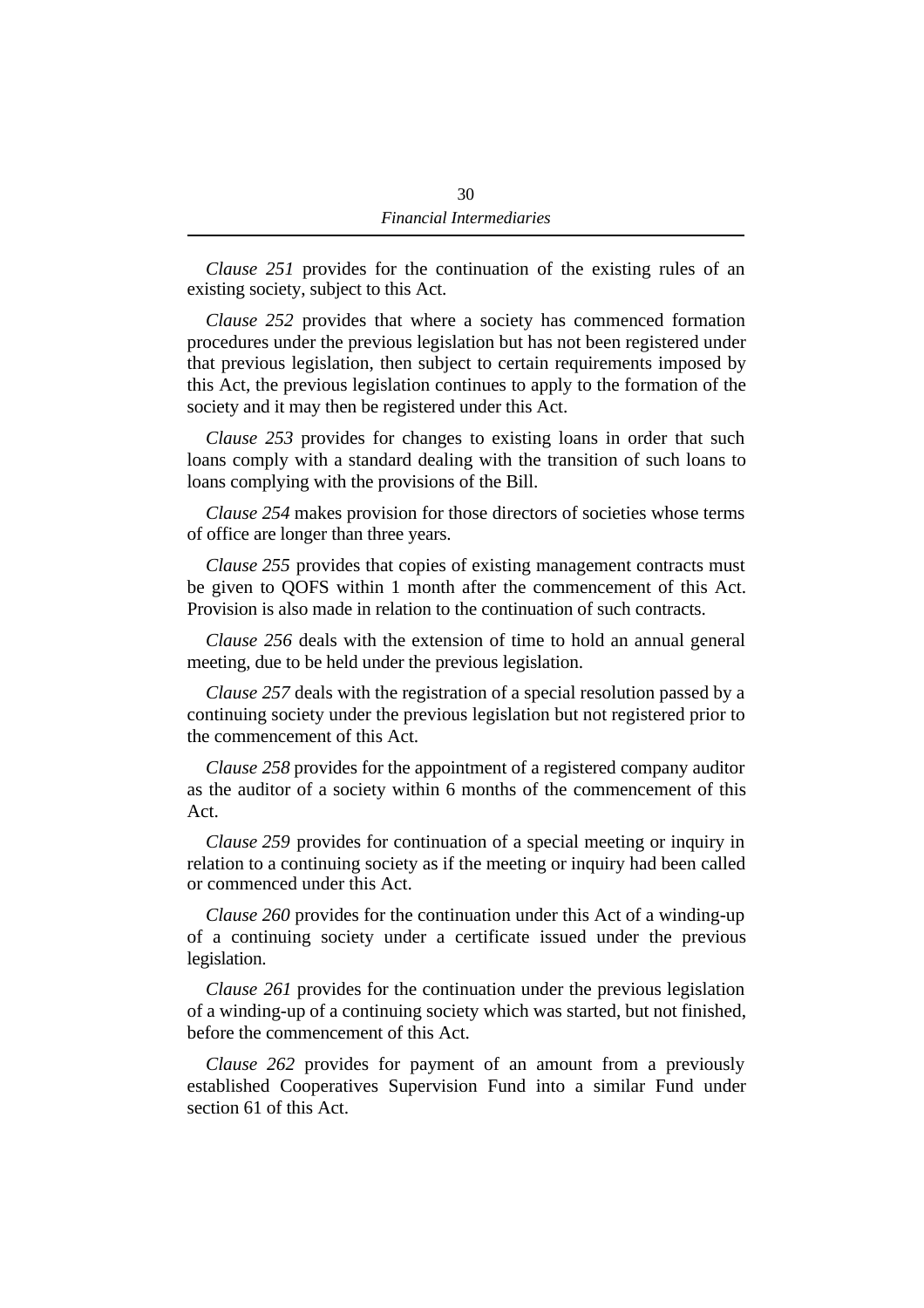# **PART 15—APPLICATION OF ACT WITH CHANGES TO CERTAIN SOCIETIES**

*Clause 263* provides for the application of this Act to the Cairns Cooperative Weekly Penny Savings Bank Limited and terminating building societies as outlined in schedule 1 to the Act.

# **PART 16—REPEALS AND AMENDMENTS**

*Clause 264* provides for the repeal of the *Building Societies Act 1985* and the *Cooperative Housing Societies Act 1958*.

*Clause 265* provides for the amendment of the *Queensland Office of Financial Supervision Act 1992* as outlined in schedule 3 to the Act.

### *SCHEDULE 1*

### *ACT APPLIES TO CERTAIN ENTITIES AS IF AMENDED*

# **PART 1—APPLICATION OF ACT TO THE CAIRNS COOPERATIVE WEEKLY PENNY SAVINGS BANK LIMITED**

This Part provides for the application of the Act to the Cairns Cooperative Weekly Penny Savings Bank Limited, subject to the express non-applicability of various provisions and the modification or replacement of other provisions of the Act as contained in this Part of the Schedule.

# **PART 2—APPLICATION OF ACT TO TERMINATING BUILDING SOCIETIES**

This Part provides for the application of the Act to terminating building societies, subject to the express non-applicability of various provisions and